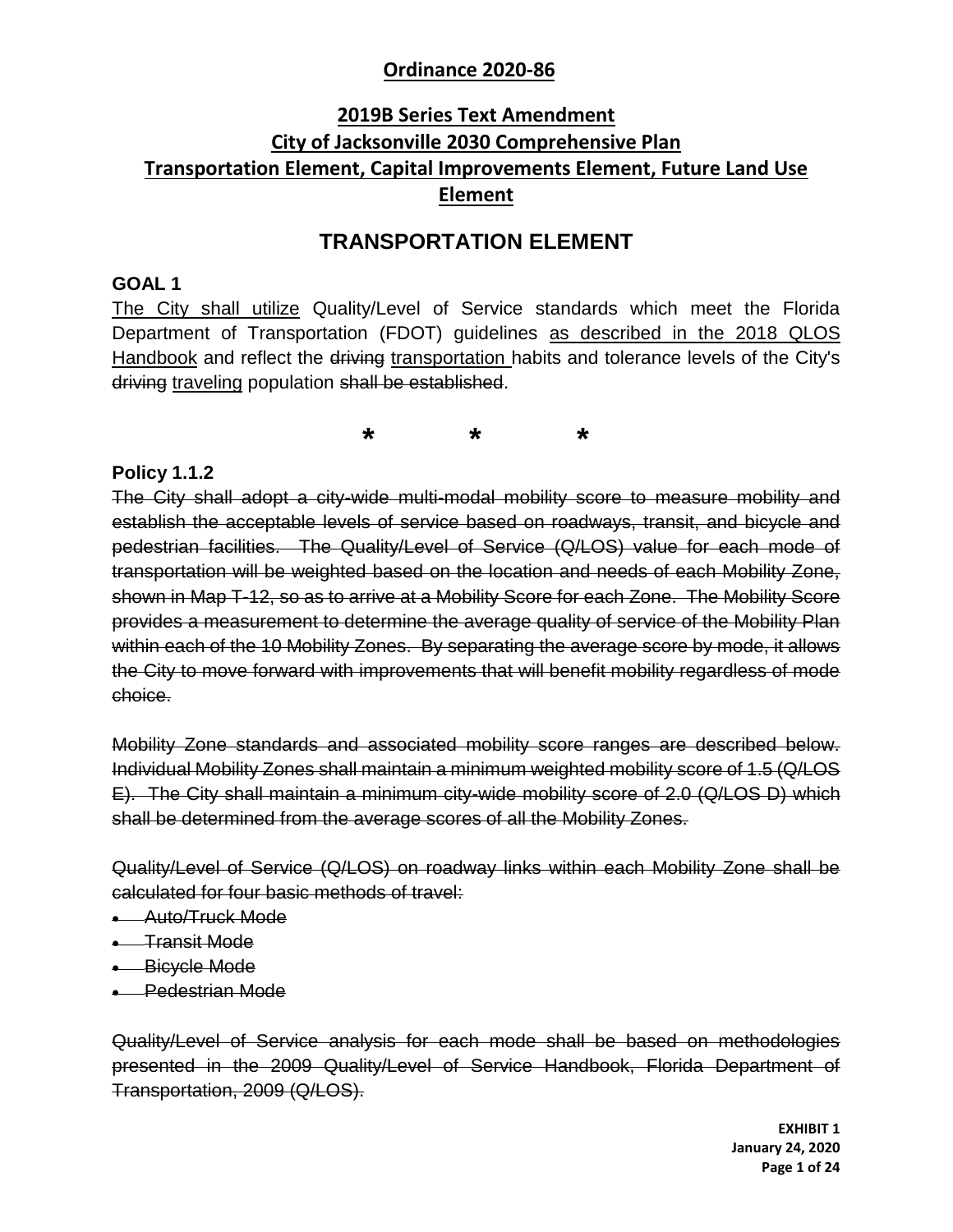## **2019B Series Text Amendment City of Jacksonville 2030 Comprehensive Plan Transportation Element, Capital Improvements Element, Future Land Use Element**

Q/LOS shall be expressed using five (5) letter grade levels (B-F) based on quality of travel (traveler satisfaction with a facility or service) and quantity of travel (magnitude of use of a facility or service), with Q/LOS B being the best achievable level and Q/LOS F the worst. The methodologies presented in the Q/LOS Handbook consider Q/LOS A to be unattainable.

In order to calculate the Mobility Score, Q/LOS grades are assigned a numerical value. The numerical values are as follows:

 $Q/LOS B = 4 (4.00)$  $Q / LOS C = 3 (3.00 to 3.99)$  $Q /$ LOS D = 2 (2.00 to 2.99)  $Q /$ LOS E = 1 (1.00 to 1.99)  $Q /$ LOS F = 0 (0.00 to 0.99)

The figure below provides a visual interpretation of Q/LOS by mode choice.

**EXHIBIT 1 January 24, 2020 Page 2 of 24**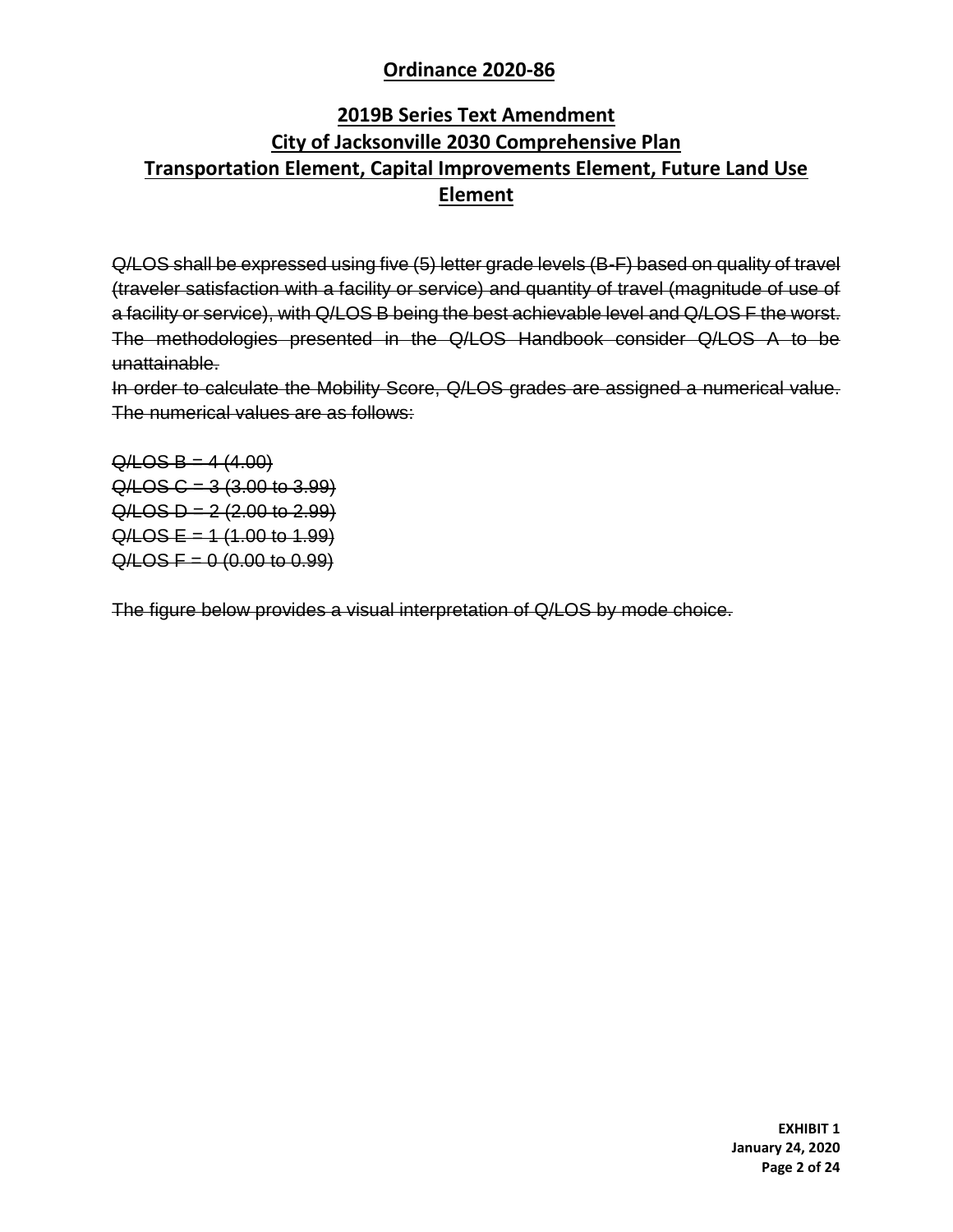## **2019B Series Text Amendment City of Jacksonville 2030 Comprehensive Plan Transportation Element, Capital Improvements Element, Future Land Use Element**



Since roadway links (or segments) within the Mobility Zones are of varying lengths, the Q/LOS value shall be weighted based on the length of the segment. For the Auto/Truck mode the Q/LOS value shall be further adjusted based on the number of directional lanes on each segment.

The Auto/Truck Mode scores include all roadway links; all other modes exclude freeways and expressways from calculations. Transit mode scores assume JTA bus frequency increases by one bus per hour in links with bus service in Mobility Zones 7, 8, 9 and 10 to account for the introduction of rapid transit corridors (BRT, Commuter Rail and street cars).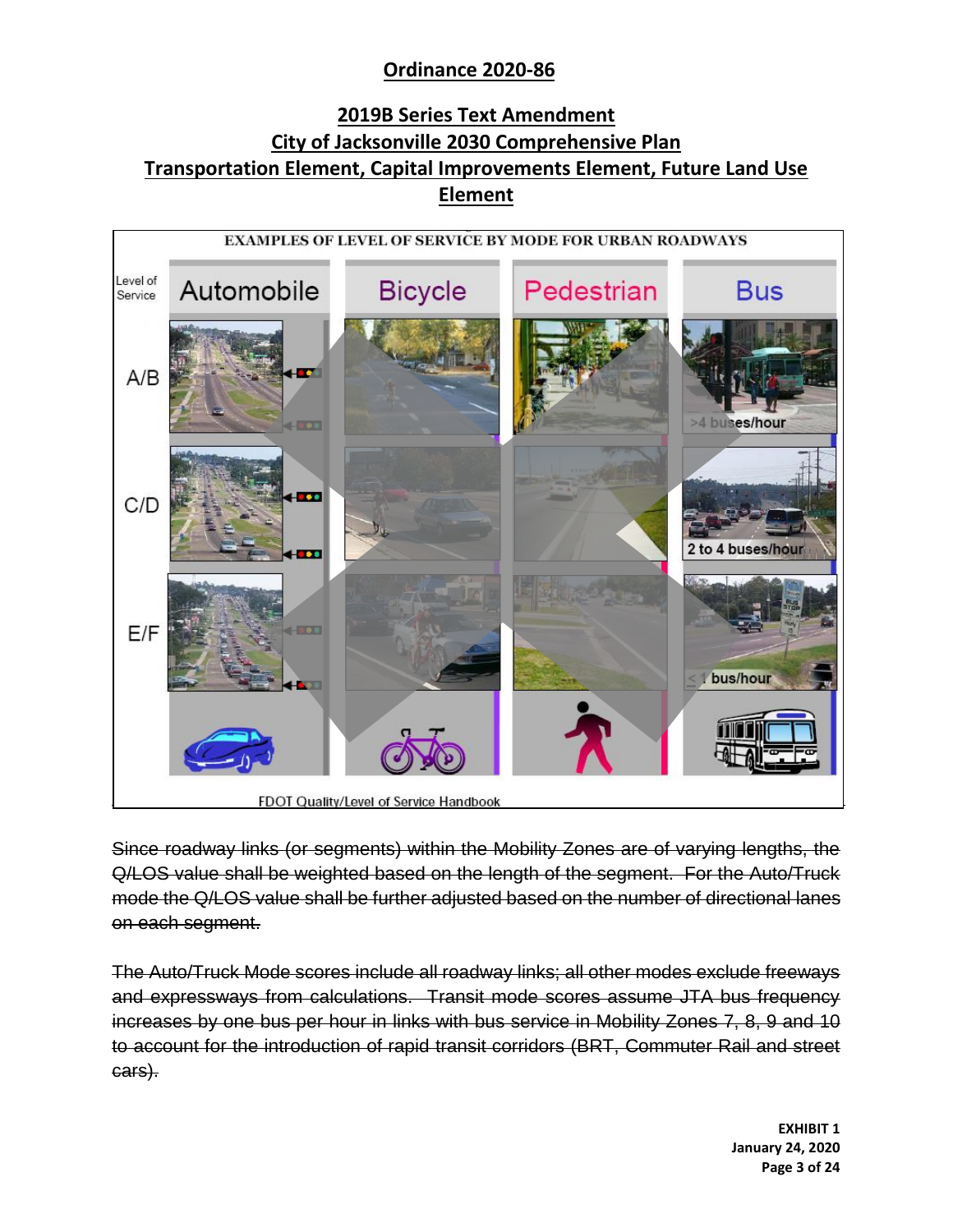## **2019B Series Text Amendment City of Jacksonville 2030 Comprehensive Plan Transportation Element, Capital Improvements Element, Future Land Use Element**

The average result of the adjusted Q/LOS values for each Mobility Zone is the Weighted Mobility Score. Once the Mobility Score is established for each mode a weighted score of all modes is calculated for each Mobility Zone and for the entire City. The weighted score for each Mobility Zone is based on the percent of mode choice requirement for the zone. For example, Zones 3 through 6 contain large rural areas, and as they develop, their primary mobility requirements will be for Auto/Truck modes whereas the more urban Zones 7 through 10 will need more equal amounts of improvements for all modes.

Table 1.1.2 provides the 2030 projection of weights and scores.

TABLE 1.1.2 2030 PROJECTED MOBILITY SCORES

2030 Mobility Score by Mobility Zone

With COJ CIE Prioritized Roadway Projects & Increased Transit Frequency in Zones 7, 8, 9 & 10

|                 | Auto/Truck |               |                     |               |                     |               | Pedestrian |               |          |          |
|-----------------|------------|---------------|---------------------|---------------|---------------------|---------------|------------|---------------|----------|----------|
| <b>Mobility</b> | Mode       |               | <b>Transit Mode</b> |               | <b>Bicycle Mode</b> |               | Mode       |               | Weighted | Weighted |
|                 |            | $\frac{9}{6}$ |                     | $\frac{9}{6}$ |                     | $\frac{9}{6}$ |            | $\frac{9}{6}$ |          | QALOS    |
| Zone            | Score      | Weight        | Score               | Weight        | Score               | Weight        | Score      | Weight        | Score    | "Grade"  |
| $\overline{1}$  | 1.68       | 60%           | 0.72                | <b>10%</b>    | 2.41                | <b>15%</b>    | 4.74       | <b>15%</b>    | 4.70     | E        |
| $\overline{2}$  | 4.78       | 60%           | 4.17                | 10%           | 2.69                | <b>15%</b>    | 4.76       | <b>15%</b>    | 4.85     | E        |
| $\overline{3}$  | 2.56       | 80%           | 0.23                | 5%            | 2.40                | <b>10%</b>    | 4.23       | 5%            | 2.36     | Đ        |
| $\overline{4}$  | 2.29       | 80%           | 0.51                | 5%            | 2.43                | <b>10%</b>    | 4.24       | 5%            | 2.16     | Đ        |
| 5               | 2.13       | 80%           | 0.06                | 5%            | 2.12                | 10%           | 4.18       | 5%            | 1.98     | E        |
| $6\phantom{1}$  | 2.36       | 80%           | 0.06                | 5%            | 2.62                | <b>10%</b>    | 4.40       | 5%            | 2.22     | Đ        |
| $\overline{f}$  | 1.39       | 25%           | 4.44                | 25%           | 4.73                | 25%           | 4.93       | 25%           | 4.62     | E        |
| 8               | 2.09       | 25%           | 2.34                | 25%           | 4.92                | 25%           | 2.05       | 25%           | 2.10     | D        |
| 9               | 4.99       | 25%           | 4.95                | 25%           | <b>1.91</b>         | 25%           | 1.85       | 25%           | 4.93     | E        |
| 40              | 2.02       | 20%           | 2.65                | 30%           | 4.96                | 20%           | 2.52       | 30%           | 2.35     | Đ        |
| Average         | 2.03       |               | 4.11                |               | 2.22                |               | 4.69       |               | 2.03     | Đ        |

LEGEND:

Q/LOS "B" = 4 (4.00; Q/LOS "A" Not Attainable in FDOT *2009 Quality/Level of Service Handbook*)

> **EXHIBIT 1 January 24, 2020 Page 4 of 24**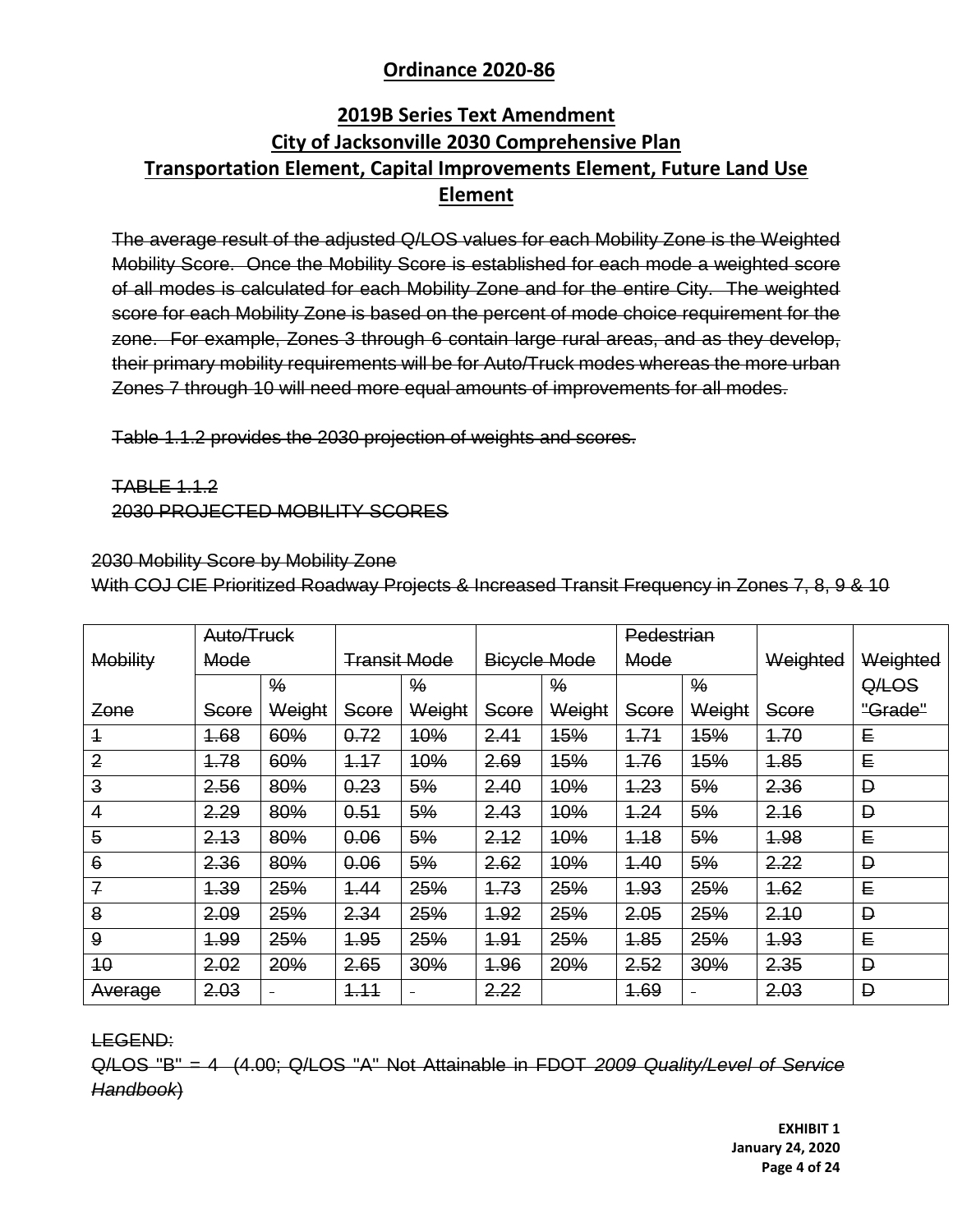## **2019B Series Text Amendment City of Jacksonville 2030 Comprehensive Plan Transportation Element, Capital Improvements Element, Future Land Use Element**

 $Q/LOS "C" = 3 (3.00 to 3.99)$  $Q/LOS "D" = 2 (2.00 to 2.99)$  $Q/LOS "E" = 1 (1.00 to 1.99)$  $Q / LOS "F" = 0 (0.00 to 0.99)$ 

NOTES:

1. Auto/Truck Mode Scores Include All 2030 Links; All Other Modes Exclude Freeways and Expressways From Calculations.

2. All Mode Scores Weighted by Link Length; Auto/Truck Mode Scores Also Weighted by Number of Directional Lanes.

3. City of Jacksonville CIE Prioritized Roadway Projects (\$218,000,000) Included in Auto/Truck Mode Scores.

4. Transit Mode Scores Assume JTA Bus Frequency Increases by 1 Bus Per Hour on Links with Bus Service in Mobility Zones 7, 8, 9 & 10 to Account for Change in Local Bus Service Associated With Introduction of Rapid Transit Corridors (BRT, Commuter Rail & Street Car).

The City shall implement a Mobility System, as described in the objectives and policies that follow. The Mobility System projects help mitigate the effects of increased demand due to growth, with Quality/Level of Service (Q/LOS) improving in the "Build" scenario (Mobility System projects included) relative to the "No Build" scenario (Mobility System projects not included). The volume-to-capacity (V/C) analysis, in conjunction with each update of the Mobility System, shall verify that the mobility fee expenditures and projects do not create excess capacity and improve conditions beyond what is necessary to mitigate the effects of growth.

**\* \* \***

#### **Objective 1.4**

Through implementation of the Mobility Plan System and Multi-modal Transportation Study (Ghyabi & Associates, 2010), the City shall strive to reduce its per capita Vehicle Miles Traveled (VMT) the number of crashes with fatalities and incapacitating injuries by 100% by 2030. A baseline for the City's average VMT shall be developed in order to measure the progress of this goal over the course of the plan.

The Study Mobility System shall be evaluated and revised as necessary pursuant to a schedule established by local ordinance. The Study Updates to the Mobility System shall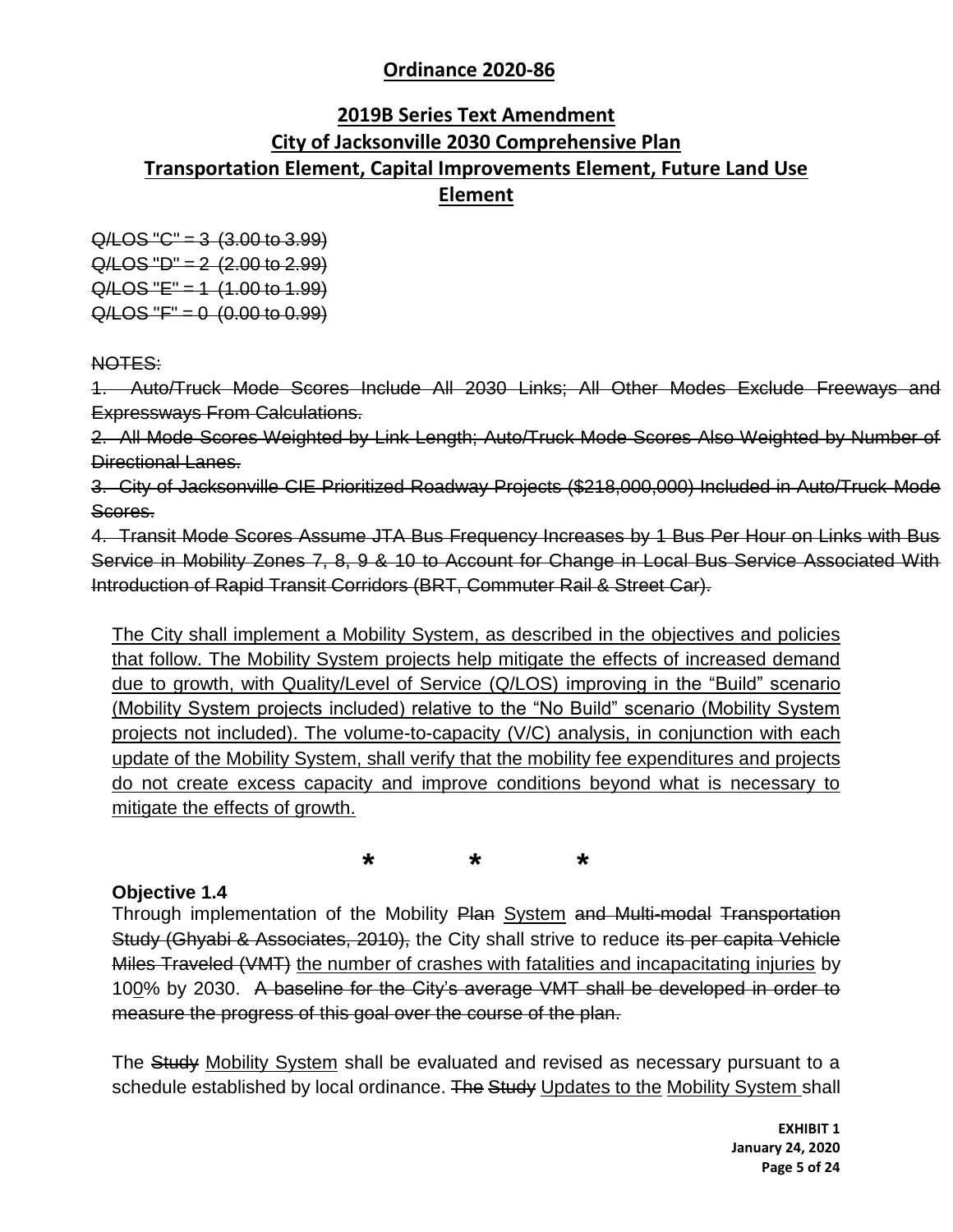## **2019B Series Text Amendment City of Jacksonville 2030 Comprehensive Plan Transportation Element, Capital Improvements Element, Future Land Use Element**

produce a revised schedule of improvements, mobility fees, and amendments to the Comprehensive Plan as appropriate.

### **Policy 1.4.1**

The land use and transportation strategies that support and fund the mobility Mobility System are contained in the Mobility Strategy Plan (Jacksonville Planning and Development Department, May 2011 October 2018), adopted by reference, and on file with the Planning and Development Department, and provided on the Department's website.

### **Policy 1.4.2**

The City shall continue to amend the ILocal Code of Ordinances to incorporate and implement policies which support and fund mobility per the Mobility Plan System.

### **Policy 1.4.3**

The CIE shall be based upon the transportation modes improvement Mobility System project lists set forth in the Mobility Plan shall be provided within the CIE.

#### **Policy 1.4.4**

Mobility fees may be reduced through trip adjustments based on such factors as street intersection density, bicycle network completion, sidewalk network completion within a ½ mile radius of the proposed development, household density, number of employees, a mix of uses, transit service, and presence of local serving retail within a ½ mile radius of the proposed development, as identified in the Mobility Plan. The presence of local serving retail shall be identified by land uses that permit retail development. Mobility fees, when applied to residential projects, may also be reduced through trip adjustments based on the provision of a certain percentage of the housing being offered as below market rate (BMR) dwelling units. The percentage of BMR units will be agreed upon between the applicant and the City. The City shall implement a fee credit and trip reduction system that maximizes multi-modal transportation safety and incentivizes infill development.

#### **Policy 1.4.5**

At the time of the first each evaluation of the Multi-modal Transportation Study (appendix to the Mobility Plan), Mobility System, areas will be identified in which the greatest reduction in average VMT the number of annual crashes with fatalities or incapacitating injuries has occurred. The land use pattern of types of projects implemented in these

> **EXHIBIT 1 January 24, 2020 Page 6 of 24**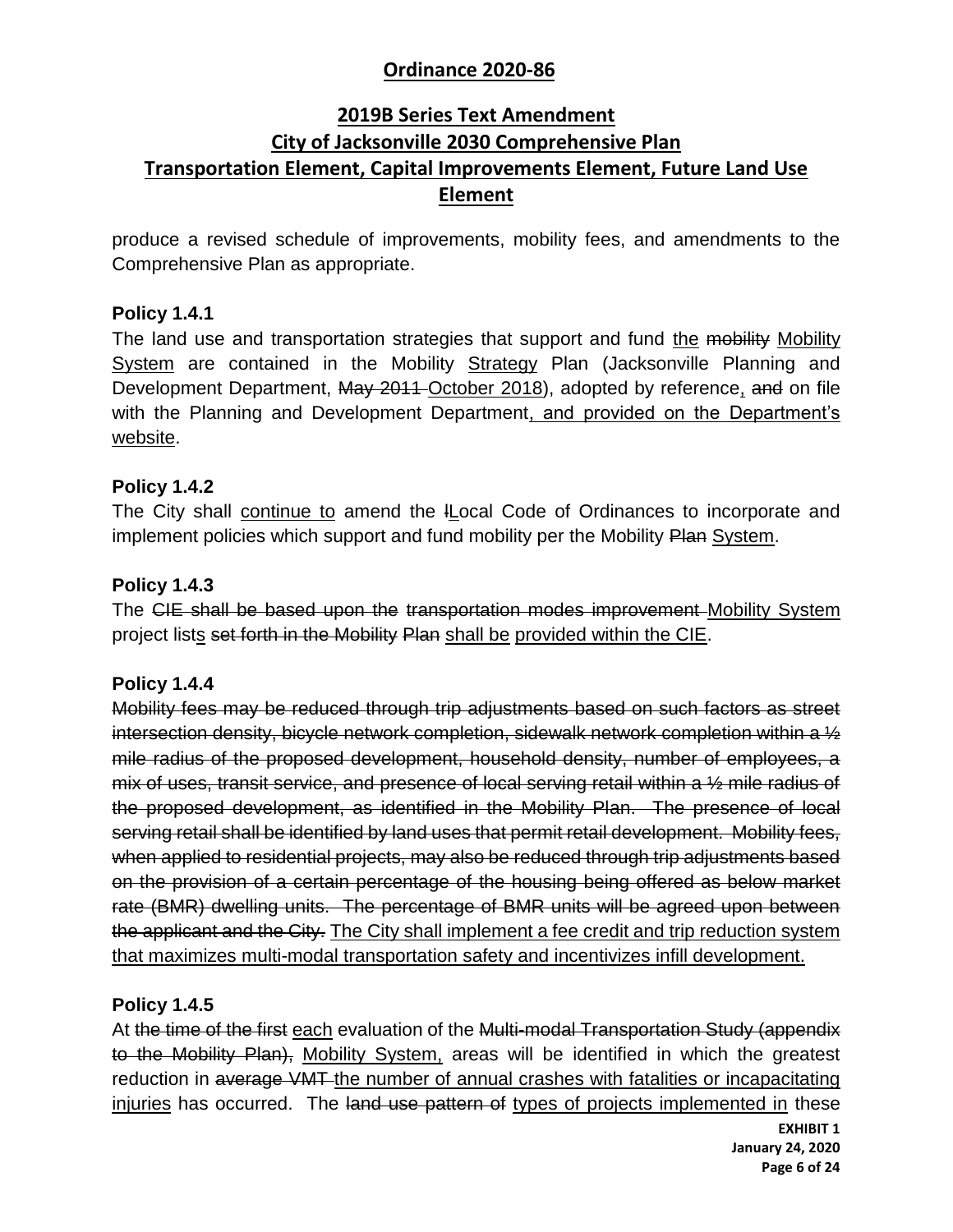## **2019B Series Text Amendment City of Jacksonville 2030 Comprehensive Plan Transportation Element, Capital Improvements Element, Future Land Use Element**

areas shall be studied so as to determine the effectiveness and feasibility of duplicating the land use pattern in other appropriate implementing these improvements in additional areas of the City.

### **Policy 1.4.6**

The City shall increase the data collection with regards to pedestrian and bicycle facilities counts and types of facilities on existing local roadways. The subsequent Multi-modal Transportation Study analysis will base the bicycle and pedestrian transportation modes improvement projects on this data collection.

**\* \* \***

### **Policy 1.4.10**

Approximately 11 percent (11%) Percentages of the mobility fee collected per development shall be allocated for by motorized and non-motorized modes based upon projects identified on the bicycle and pedestrian prioritized transportation mode improvement list within the applicable for each Mobility Zone mobility zone, as found within the Mobility Plan. This These percentages, per Section 111.546 (Mobility Fee Zone Special Revenue Fund), Ordinance Code, shall be revised as necessary at the time of each evaluation of the Multi-modal Transportation Study update of the Mobility System. The percentages allocated do not impact mobility fee credit calculations.

#### **Policy 1.4.11**

Although the Development Area boundaries may change, the weighted VMT value for each Development Area shall only be re-assessed at the next scheduled update of the Mobility Plan System.

#### **Policy 1.4.12**

No more than twenty percent (20%) of the remaining mobility fee collected per development shall be allocated to improvements at or near the intersection of a city rightof-way or proposed city right-of-way and an identified prioritized project on the Automobile/Truck and Transit prioritized transportation list Motorized Mode Mobility System Projects (MSP) list, provided however such improvement is located on the intersecting city right-of-way, proposed city right-of-way or the identified prioritized project of the MSP, and can be demonstrated to improve capacity of the identified prioritized

> **EXHIBIT 1 January 24, 2020 Page 7 of 24**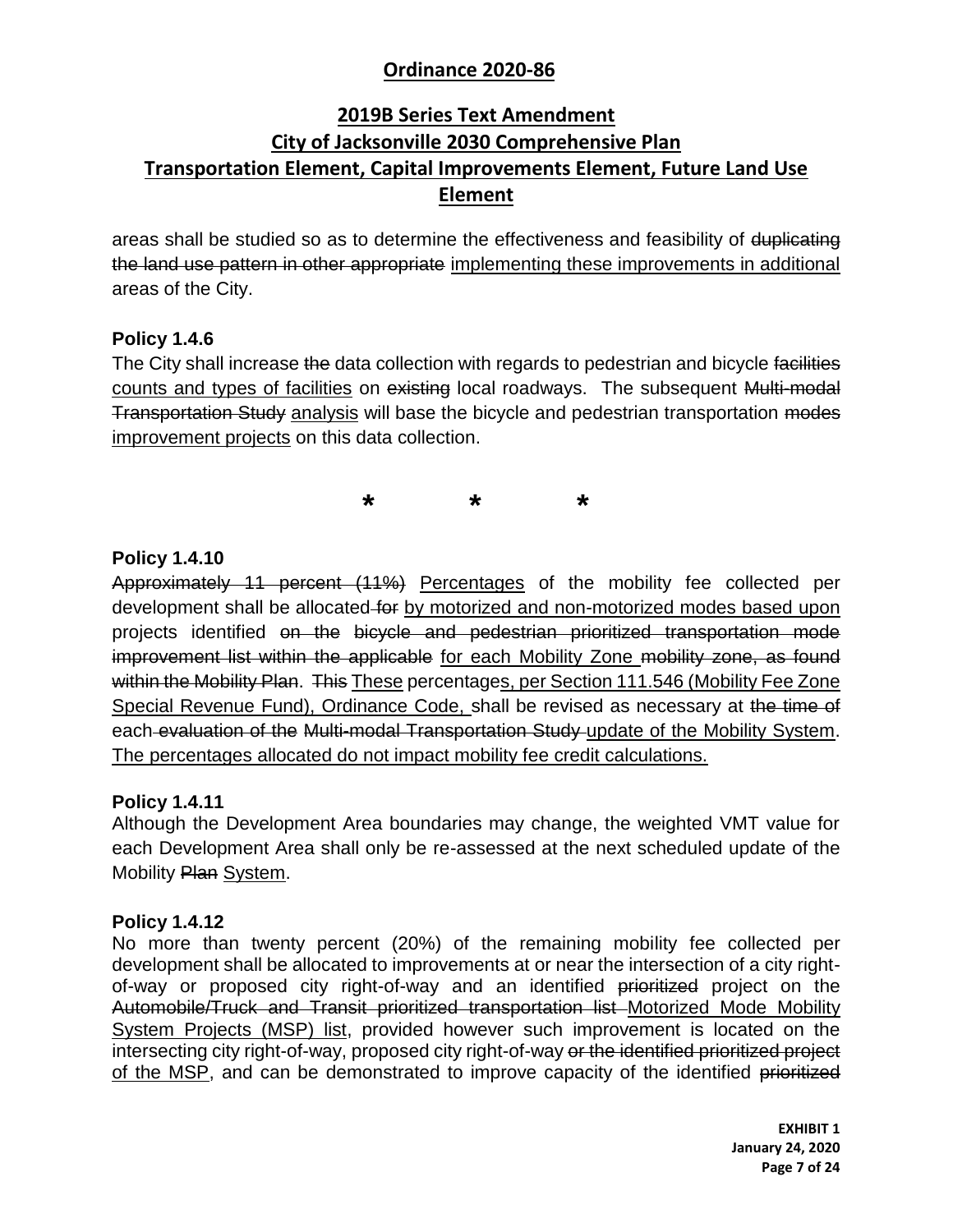## **2019B Series Text Amendment City of Jacksonville 2030 Comprehensive Plan Transportation Element, Capital Improvements Element, Future Land Use Element**

transportation project MSP. Funds shall not go towards improvements required as part of a development order.

**\* \* \***

### **GOAL 2**

Increase Existing Transportation Network Capacity - The traffic-carrying ability of the existing roadway network shall be optimized, and the traffic-carrying capability of any capacity-deficient roadway segment shall be increased to the highest practical level of efficiency before considering the addition of through-lane miles. Provide the City's residents and businesses with reliable and safe mobility for people and goods by all modes, in the most cost effective manner.

### **Objective 2.1**

The City shall optimize the use multi-modal mobility of the existing roadway facilities network by employing the most effective operation, maintenance, and electronic system upgrading procedures. Any capacity-deficient roadway segment shall be increased to the highest practical level of efficiency, without compromising safety, before considering the addition of through-lanes for motor vehicles.

**\* \* \***

### **Objective 2.2**

The City shall eliminate traffic-carrying constraints and maximize the operational efficiency of a roadway before expending roadway construction funds to add new throughlanes to an existing facility. consider carefully the necessity of the need for new throughlanes for motor vehicles to the existing roadway network, based on the need for safe and efficient movement of persons. The additional through-lane capacity for motor vehicles will be accomplished without compromising safety of other modes and where possible, contained within the limits of the existing roadway rights-of-way.

**\* \* \***

### **Policy 2.3.11**

Within five (5) years of the effective date of the Mobility Plan, the The Planning and Development Department in cooperation with the Department of Public Works–shall propose guidelines for context sensitive streets. The scope of which shall support the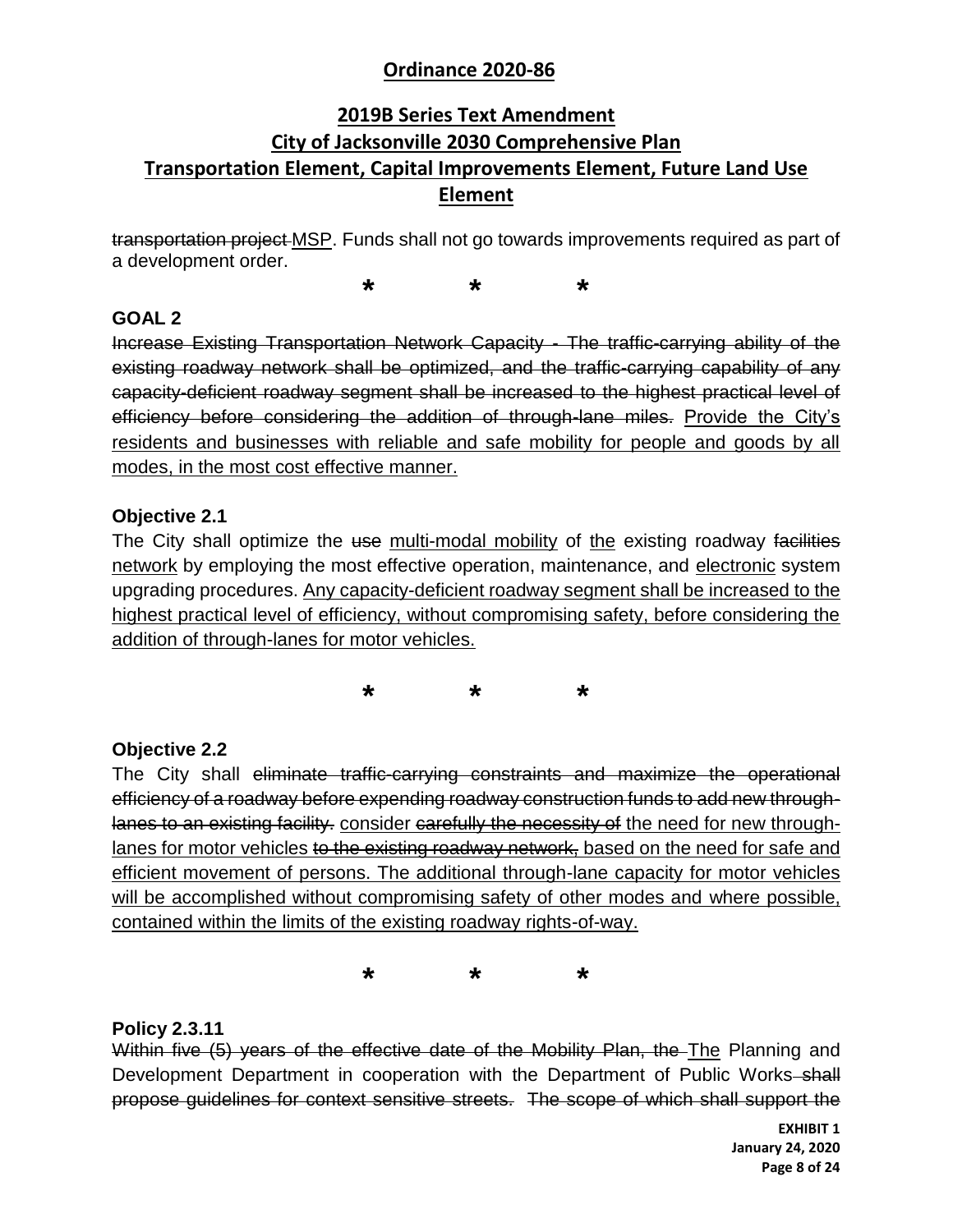## **2019B Series Text Amendment City of Jacksonville 2030 Comprehensive Plan Transportation Element, Capital Improvements Element, Future Land Use Element**

intent of context sensitive streets, as defined in this element, and shall include design considerations for multi-use paths, also defined in this element, and urban sidewalks, among other guidelines for pedestrian facilities. Upon completion of context sensitive streets guidelines, the City's Land Development Procedures Manual and relevant Comprehensive Plan policies may be revised as necessary to incorporate these guidelines. shall implement context sensitive street standards in public and private development as well as all roadway projects as detailed in the Land Development Regulations, within one year of adoption of the context sensitive street standards.

**\* \* \***

### **Policy 2.4.6**

Trip reduction and credit data from active mobility fee applications shall be analyzed annually to determine the Mobility System's effectiveness at incentivizing infill and redevelopment within the urban areas of the City.

**\* \* \***

#### **GOAL 4**

Establish and support an Non-Motorized active Ttransportation Nnetwork - The establishment and use through the creation of an interconnected system of rights-of-way which provides for the safe movement of pedestrians and bicyclists throughout the City shall be supported.

**\* \* \***

#### **Objective 4.2**

The City shall actively eEncourage its citizens to use non-motorized active travel transportation modes and support same with policies to assure that ensures safe and convenient pedestrian and bicycle access to all parks, recreational facilities, and public schools, and transit service and other community serving institutions within the City.

**\* \* \***

### **GOAL 5**

Prioritize Ttransportation Ssystem Ssafety - The traffic circulation system shall be operated in a manner which values the safety of citizens as being of equal importance to efficiency and expedience of design and materials. in an effort to eliminate fatalities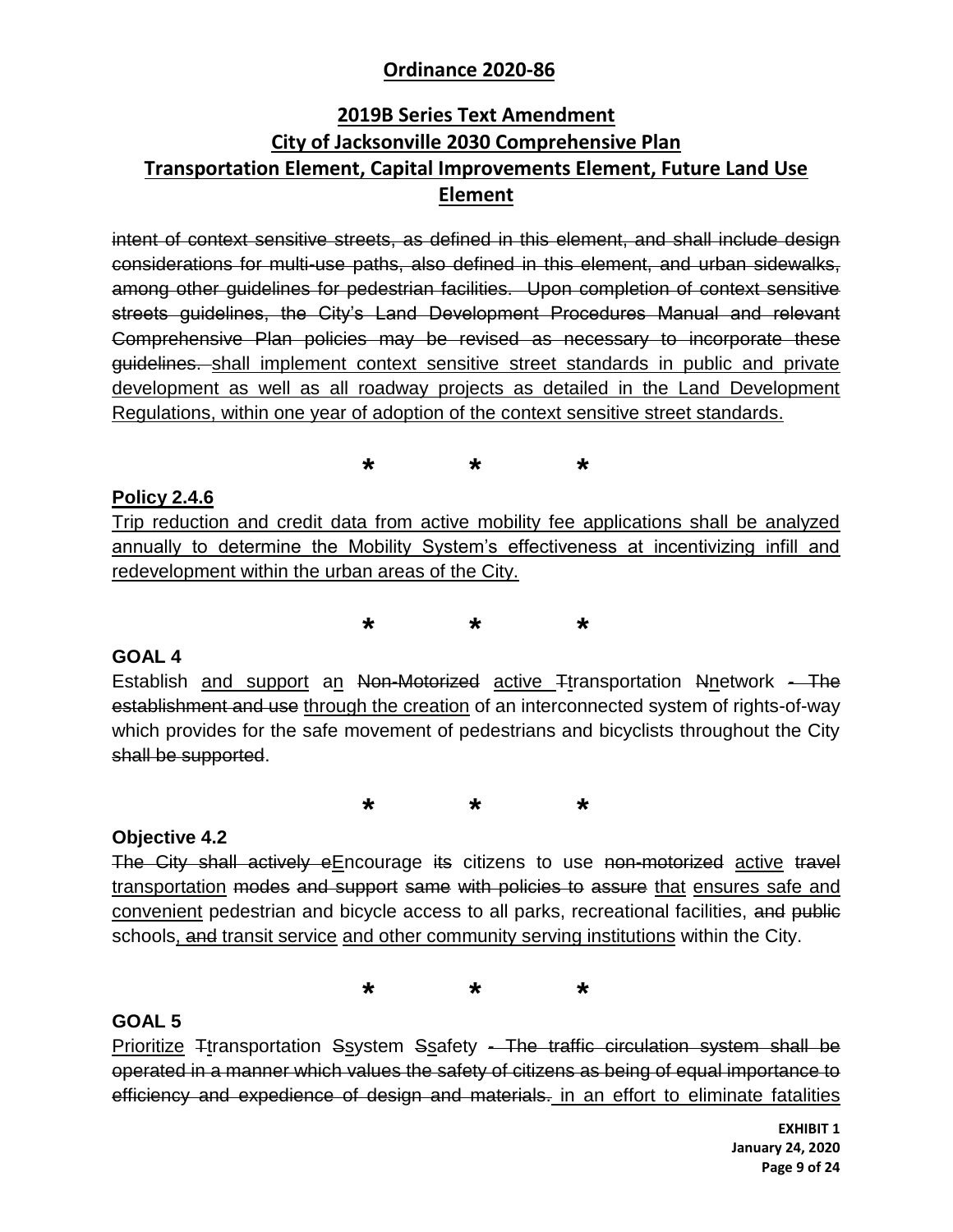## **2019B Series Text Amendment City of Jacksonville 2030 Comprehensive Plan Transportation Element, Capital Improvements Element, Future Land Use Element**

through the operation of a complete multi-modal transportation network that will prioritize the safety of all transportation network users.

**\* \* \***

### **GOAL 6**

Provide for Economic Viability of Transit. The economic efficiency of the transit system shall be maximized while providing for the safe and basic multi-modal transportation needs of the transit-dependent in the most cost effective manner.

**\* \* \***

#### **GOAL 11**

Responsibility to Community. An integrated multi-modal transportation system shall be developed which will stimulate the economic development of the community, maximize the compatibility of transportation facilities with the surrounding community, maximize options for flexibility in the future expansion of the system, and minimize the environmental impact of these transportation systems.

#### **Policy 11.2.8**

The City shall explore opportunities to provide City employees with incentives to ride transit within five (5) years of the effective date of the Mobility Plan. These incentives may include but are not limited to the provision of park-and-ride facilities, reduced transit rates, and ride-share programs.

**\* \* \***

## **DEFINITIONS**

*Active Transportation* – See Non-motorized Mode.

*Mobility Plan -* Refers to the 2030 Mobility Plan, adopted by reference.

*Mobility Score* – A measurement to determine the average quality of service of the Mobility Plan within each Mobility Zone. The Q/LOS value for each mode of transportation will be weighted based on location and need of each Mobility Zone so as to arrive at a Mobility Score for each Mobility Zone. A city-wide Mobility Score will also be determined from the average scores of all Mobility Zones.

> **EXHIBIT 1 January 24, 2020 Page 10 of 24**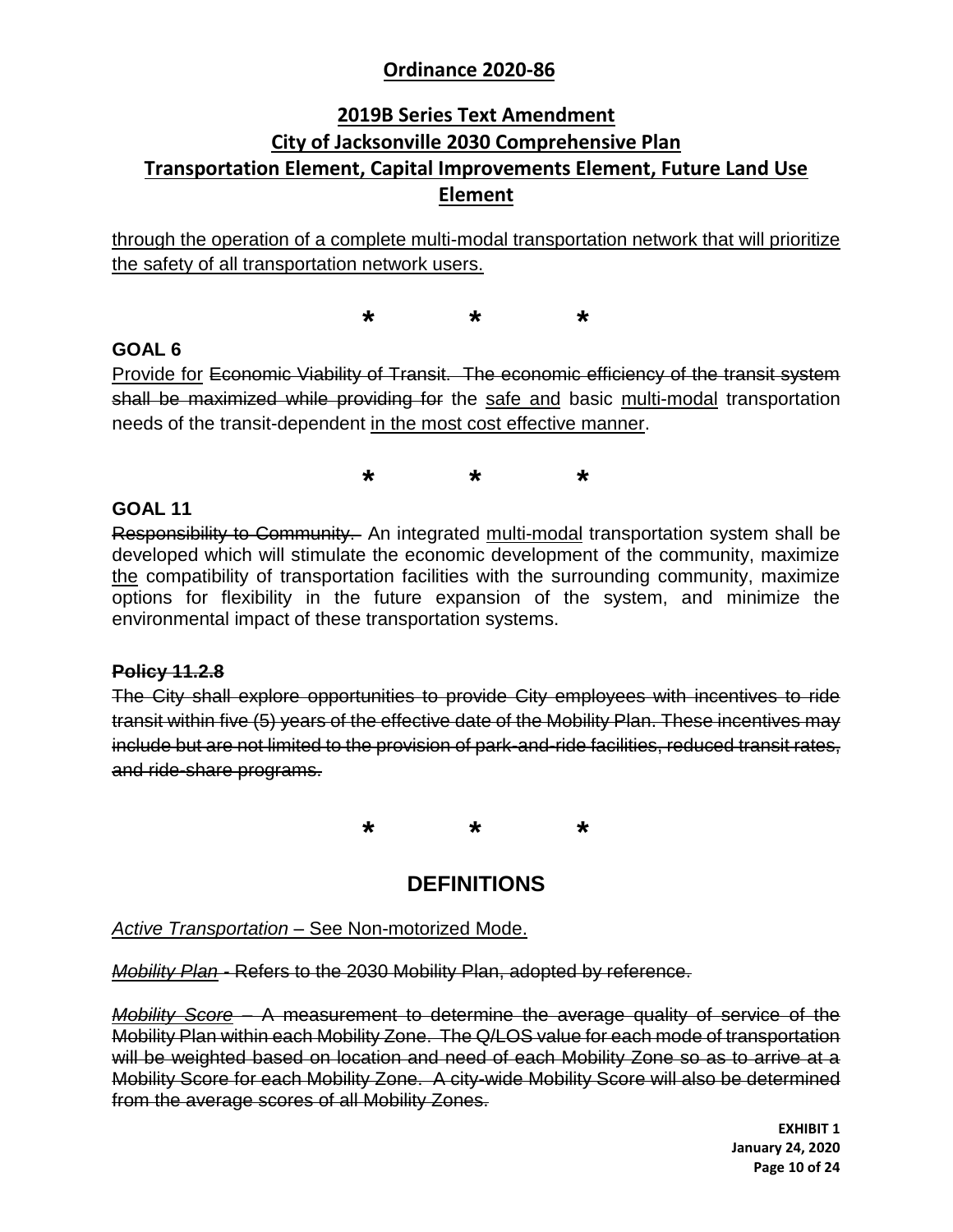## **2019B Series Text Amendment City of Jacksonville 2030 Comprehensive Plan Transportation Element, Capital Improvements Element, Future Land Use Element**

*Mobility Strategy Plan* – Refers to the document, which describes the background and land use and transportation strategies of, and rationale behind, the City's Mobility System. The document is adopted by reference.

*Mobility System* – A process for calculating and collecting a fee from landowner's or developer's for a specified development; and for applying this fee to motorized and nonmotorized transportation projects in order to mitigate the effects of increased demand due to growth.

*Motorized Mode* – Includes roadway/corridor, transit, and Downtown Investment Authority (DIA) transportation improvement projects.

*Non-motorized Mode* – (also known as Active Transportation or Human Powered Transportation) Includes walking, bicycling, skating, skateboarding, and wheelchair travel. These modes provide both recreation and transportation (access to goods and activities).

**\* \* \***

## **CAPITAL IMPROVEMENTS ELEMENT**

#### **Policy 1.1.5**

The City shall implement a Concurrency Management System that addresses schools, potable water, sanitary sewer, solid waste, drainage, and parks and recreation. The City is removing transportation concurrency requirements and replacing has replaced the transportation concurrency system with a Mobility Fee System that addresses roadways, mass transit, and active transportation facilities in general.

**\* \* \***

### **Policy 1.2.5**

The City shall develop a master long-range multi-modal transportation plan to encompass all multi-modal transportation needs within the City regardless of funding source.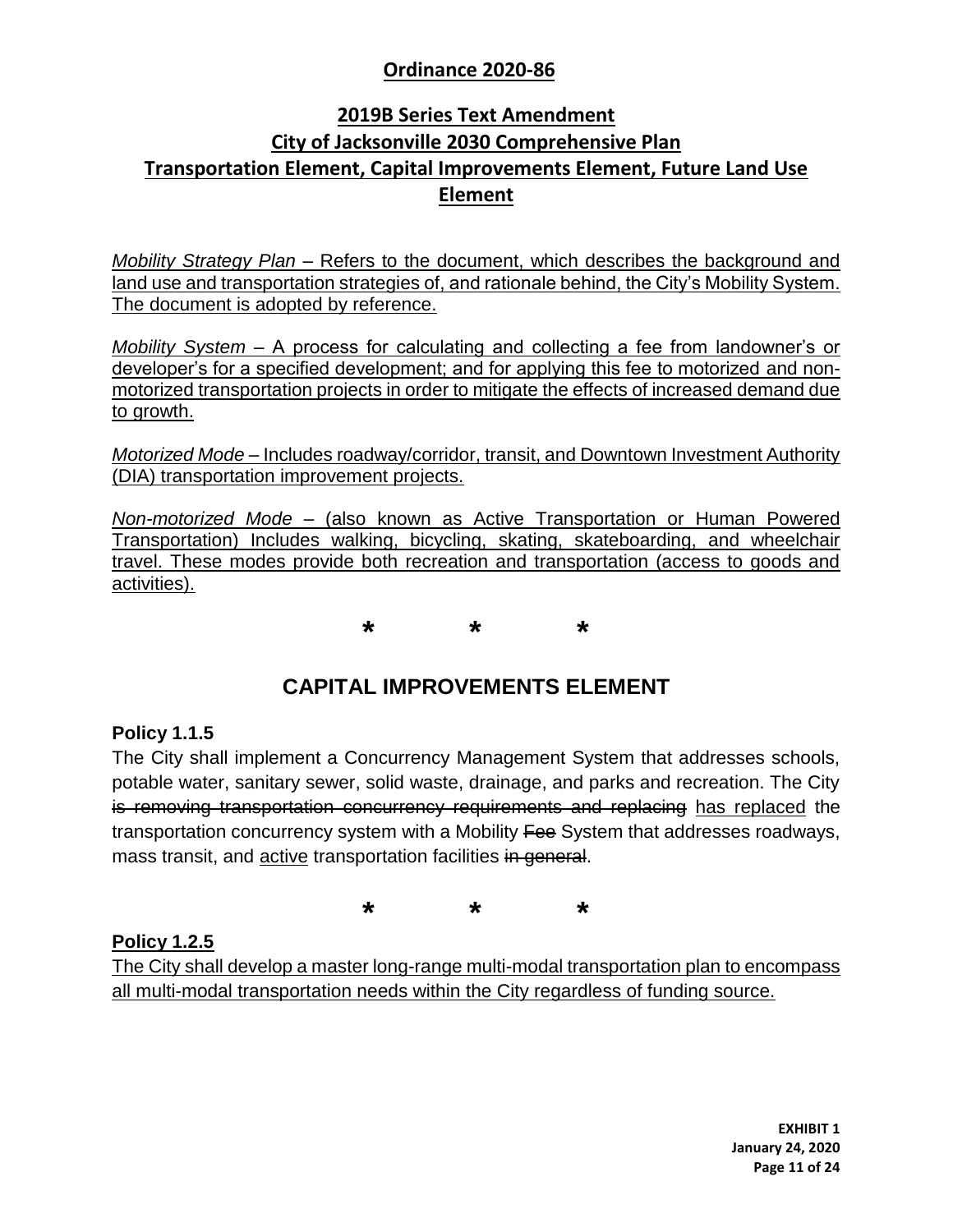## **2019B Series Text Amendment City of Jacksonville 2030 Comprehensive Plan Transportation Element, Capital Improvements Element, Future Land Use Element**

### **IMPLEMENTATION Mobility Fee System**

The City shall adopt a Mobility Fee System, as described in the goals, objectives, and policies below. Such a system shall become effective upon the adoption of an implementing ordinance. In the interim between the adoption of the 2030 Mobility Plan and the adoption of an implementing ordinance, the current local fair share assessment system shall remain in effect.

The City shall utilize a city-wide multi-modal mobility score to measure mobility and establish the acceptable levels of service based on roadways, transit, and bicycle and pedestrian facilities. The Quality/Level of Service (Q/LOS) value for each mode of transportation will be weighted based on the location and needs of each Mobility Zone, shown in Map CI-3, so as to arrive at a Mobility Score for each Zone. The Mobility Score provides a measurement to determine the average quality of service of the Mobility Plan, on file with the Planning and Development Department, within each of the 10 Mobility Zones. By separating the average score by mode, it allows the City to move forward with improvements that will benefit mobility regardless of mode choice.

Mobility Zone standards and associated mobility score ranges are described below. Individual Mobility Zones shall maintain a minimum weighted mobility score of 1.5 (Q/LOS E). The City shall maintain a minimum city-wide mobility score of 2.0 (Q/LOS D) which shall be determined from the average scores of all the Mobility Zones.

Quality/Level of Service (Q/LOS) on roadway links within each Mobility Zone shall be calculated for four basic methods of travel:

- **Auto/Truck Mode**
- **Transit Mode**
- **Bicycle Mode**
- **-** Pedestrian Mode

Quality/Level of Service analysis for each mode shall be based on methodologies presented in the 2009 Quality/Level of Service Handbook, Florida Department of Transportation, 2009 (Q/LOS).

Q/LOS shall be expressed using five (5) letter grade levels (B-F) based on quality of travel (traveler satisfaction with a facility or service) and quantity of travel (magnitude of use of a facility or service), with Q/LOS B being the best achievable level and Q/LOS F the worst.

> **EXHIBIT 1 January 24, 2020 Page 12 of 24**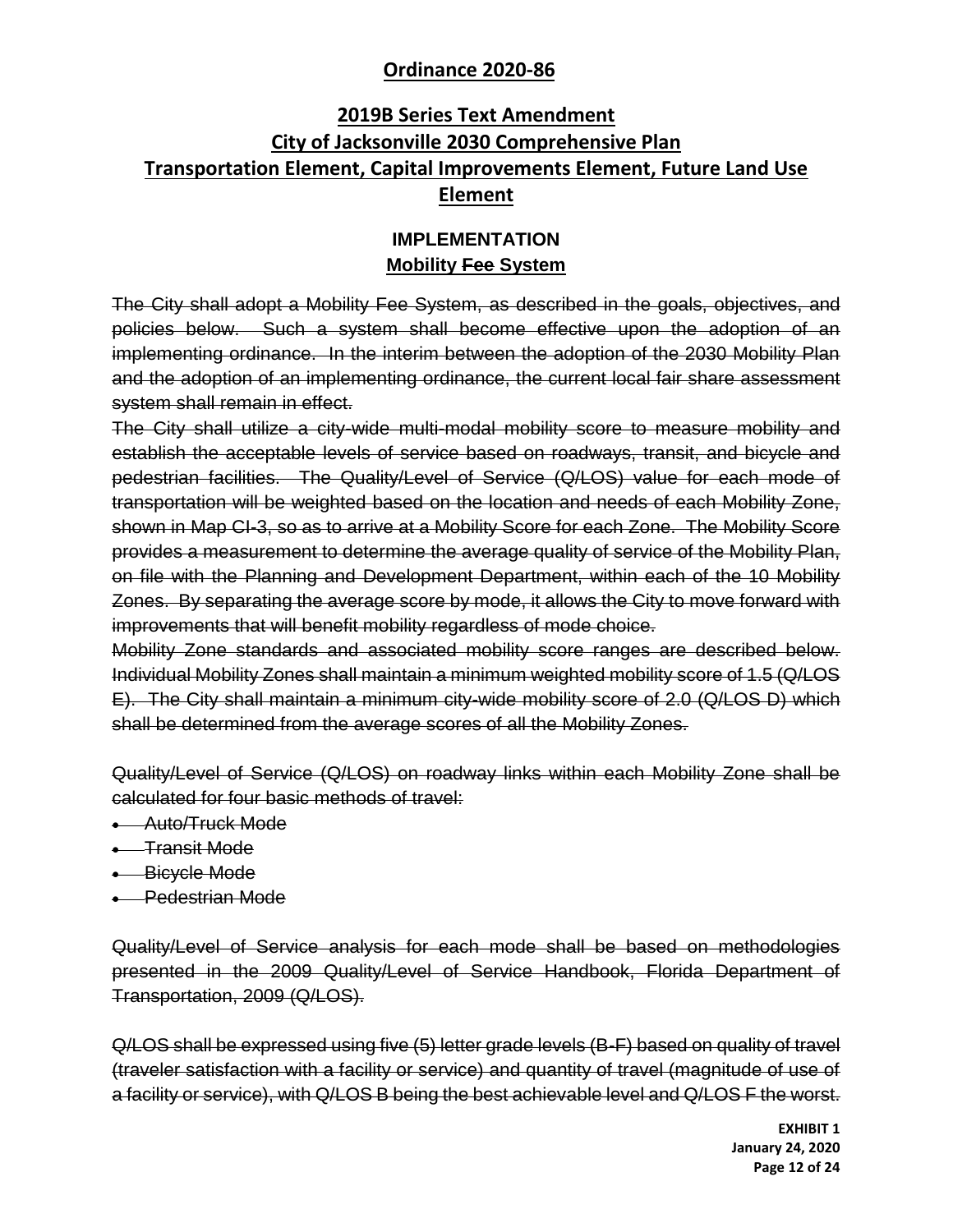## **2019B Series Text Amendment City of Jacksonville 2030 Comprehensive Plan Transportation Element, Capital Improvements Element, Future Land Use Element**

The methodologies presented in the Q/LOS Handbook consider Q/LOS A to be unattainable.

In order to calculate the Mobility Score, Q/LOS grades are assigned a numerical value. The numerical values are as follows:

 $Q/LOS B = 4 (4.00)$ 

 $Q / LOS C = 3 (3.00 to 3.99)$ 

 $Q / LOS D = 2 (2.00 to 2.99)$ 

 $Q /$ LOS E = 1 (1.00 to 1.99)

 $Q /$ LOS F = 0  $(0.00$  to 0.99)

The figure below provides a visual interpretation of Q/LOS by mode choice.



**EXHIBIT 1 January 24, 2020 Page 13 of 24**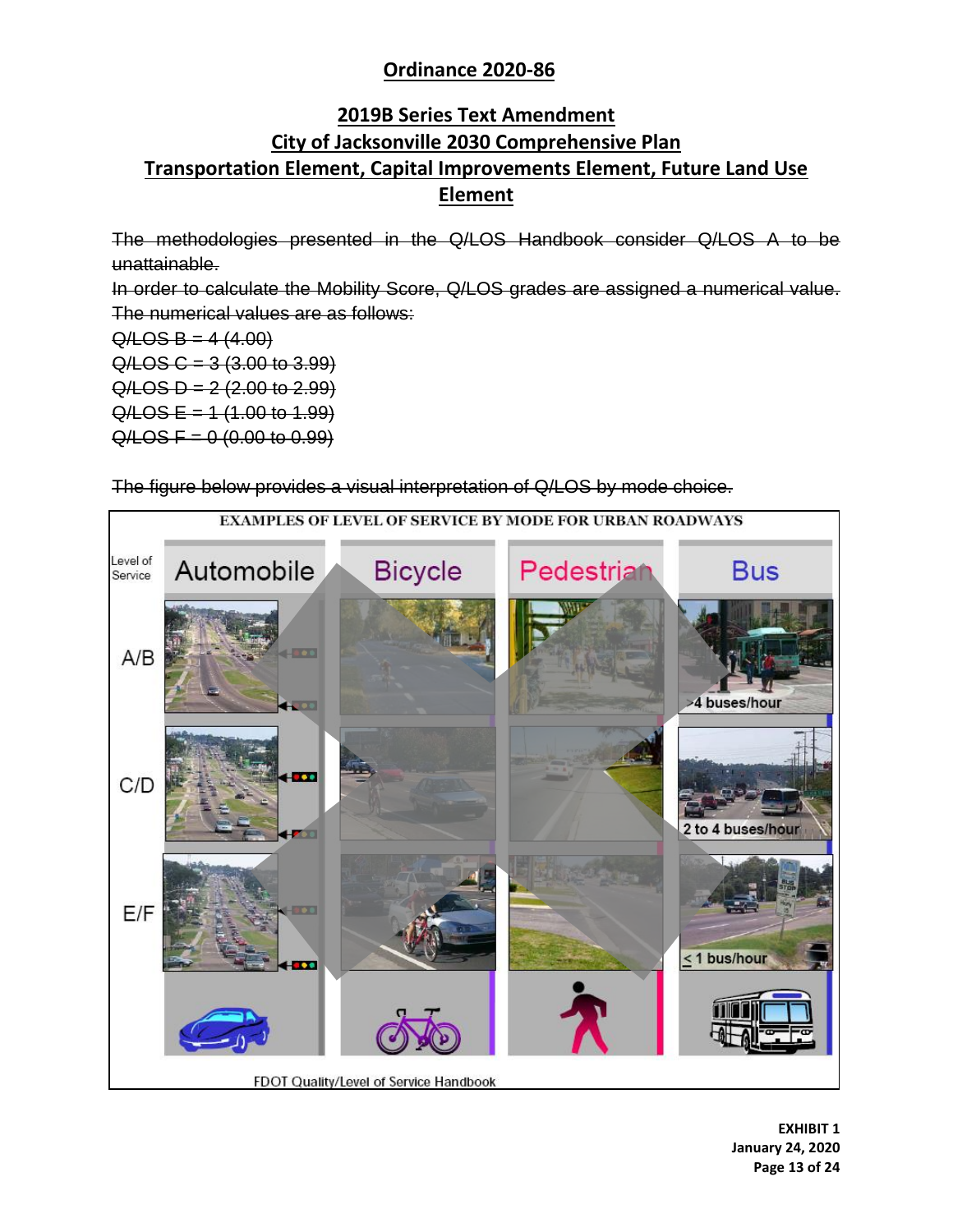## **2019B Series Text Amendment City of Jacksonville 2030 Comprehensive Plan Transportation Element, Capital Improvements Element, Future Land Use Element**

Since roadway links (or segments) within the Mobility Zones are of varying lengths, the Q/LOS value shall be weighted based on the length of the segment. For the Auto/Truck mode the Q/LOS value shall be further adjusted based on the number of directional lanes on each segment.

The Auto/Truck Mode scores include all roadway links; all other modes exclude freeways and expressways from calculations. Transit mode scores assume JTA bus frequency increases by one bus per hour in links with bus service in Mobility Zones 7, 8, 9 and 10 to account for the introduction of rapid transit corridors (BRT, Commuter Rail and street cars).

The average result of the adjusted Q/LOS values for each Mobility Zone is the Weighted Mobility Score. Once the Mobility Score is established for each mode a weighted score of all modes is calculated for each Mobility Zone and for the entire City. The weighted score for each Mobility Zone is based on the percent of mode choice requirement for the zone. For example, Zones 3 through 6 contain large rural areas, and as they develop, their primary mobility requirements will be for Auto/Truck modes whereas the more urban Zones 7 through 10 will need more equal amounts of improvements for all modes.

Table CI-1 provides the 2030 projection of weights and scores.

#### **TABLE CI-1**

## **2030 PROJECTED MOBILITY SCORES 2030 Mobility Score by Mobility Zone With COJ CIE Prioritized Roadway Projects & Increased Transit Frequency in Zones 7, 8, 9 & 10**

| <b>Mobilit</b> | Auto/Truck  |               | <b>Transit</b> |               | <b>Bicycle</b> |               | <b>Pedestrian</b> |               | Weig        | Weigh           |
|----------------|-------------|---------------|----------------|---------------|----------------|---------------|-------------------|---------------|-------------|-----------------|
| v              | <b>Mode</b> |               | <b>Mode</b>    |               | <b>Mode</b>    |               | <b>Mode</b>       |               | hted        | ted             |
|                |             | $\frac{9}{6}$ |                | $\frac{9}{6}$ |                | $\frac{9}{6}$ |                   | $\frac{9}{6}$ |             | Q/LOS           |
|                | <b>Sco</b>  | Weig          | Scor           | Weig          | <b>Scor</b>    | Weig          | Scor              | Weig          | <b>Scor</b> | "Grad           |
| Zone           | re          | hŧ            | е              | ht            | е              | ht            | е                 | ht            | e           | e <sup>''</sup> |
| $\overline{1}$ | 4.68        | 60%           | 0.72           | <b>10%</b>    | 2.41           | <b>15%</b>    | 4.71              | 15%           | 4.70        | Е               |
| $\overline{2}$ | -78         | 60%           | 17<br>1        | <b>10%</b>    | 2.69           | <b>15%</b>    | 1.76              | <b>15%</b>    | <b>1.85</b> | E               |
| $\overline{3}$ | 2.56        | 80%           | 0.23           | 5%            | 2.40           | <b>10%</b>    | 4.23<br>1         | 5%            | 2.36        | Đ               |

**EXHIBIT 1 January 24, 2020 Page 14 of 24**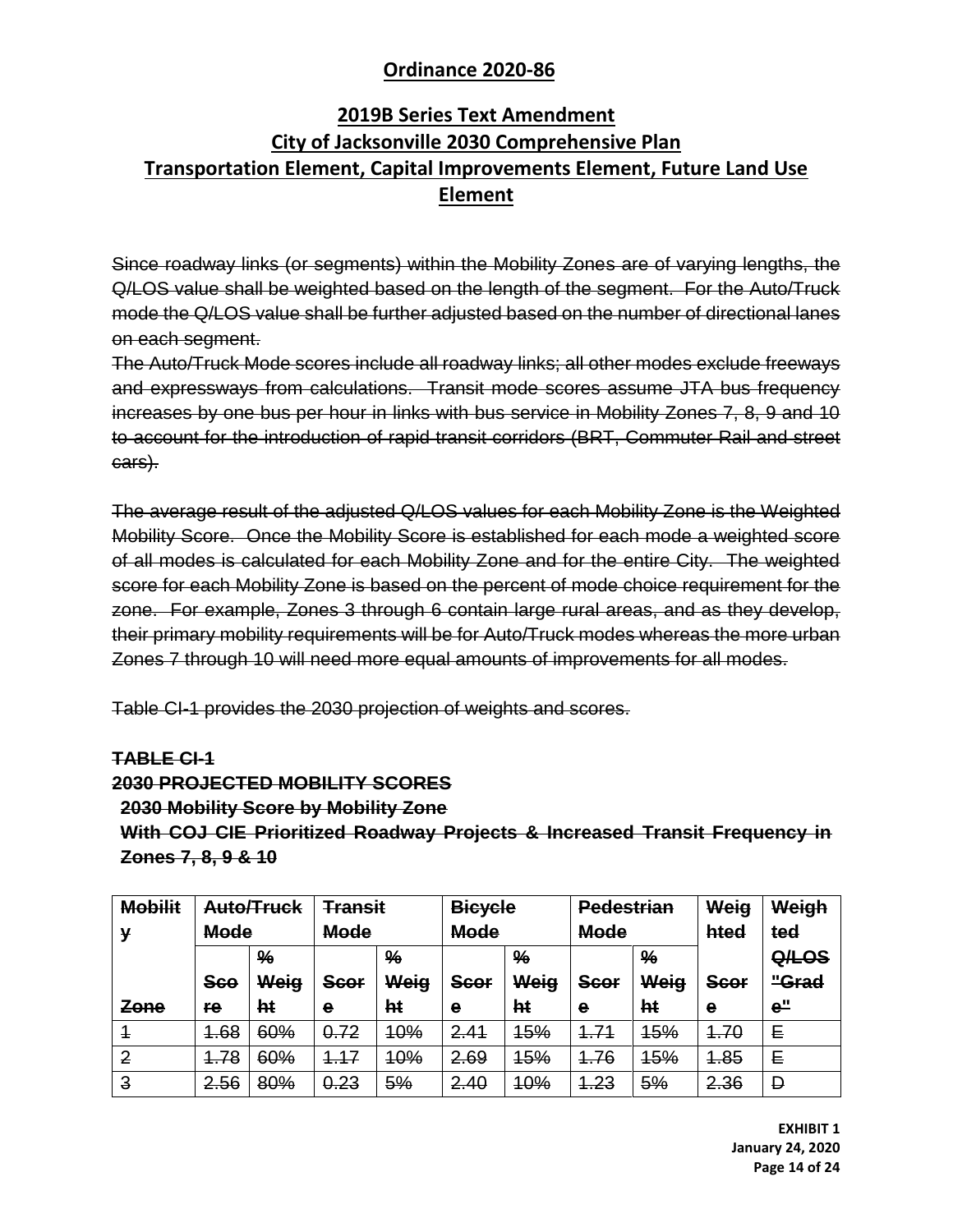### **2019B Series Text Amendment**

# **City of Jacksonville 2030 Comprehensive Plan Transportation Element, Capital Improvements Element, Future Land Use**

### **Element**

| $\overline{4}$ | 2.29 | 80% | 0.51         | 5%  | 2.43 | <b>10%</b> | 4.24 | 5%  | 2.16 | Đ |
|----------------|------|-----|--------------|-----|------|------------|------|-----|------|---|
| $\overline{5}$ | 2.13 | 80% | 0.06         | 5%  | 2.12 | <b>10%</b> | 4.18 | 5%  | 1.98 | E |
| 6              | 2.36 | 80% | 0.06         | 5%  | 2.62 | 10%        | 4.40 | 5%  | 2.22 | Đ |
| $\overline{f}$ | 4.39 | 25% | 4.44         | 25% | 4.73 | 25%        | 4.93 | 25% | 4.62 | E |
| 8              | 2.09 | 25% | 2.34         | 25% | 1.92 | 25%        | 2.05 | 25% | 2.10 | Đ |
| 9              | 4.99 | 25% | 4.95         | 25% | 4.91 | 25%        | 1.85 | 25% | 4.93 | Е |
| 40             | 2.02 | 20% | 2.65         | 30% | 4.96 | 20%        | 2.52 | 30% | 2.35 | Đ |
| Averag         |      |     |              |     |      |            |      |     |      |   |
| $\mathbf e$    | 2.03 |     | <u> 1.11</u> |     | 2.22 |            | 1.69 | -   | 2.03 | Đ |

### LEGEN

D:

Q/LOS "B" = 4 (4.00; Q/LOS "A" Not Attainable in FDOT *2009 Quality/Level of Service Handbook*)  $Q/LOS "C" = 3 (3.00)$ to 3.99)  $Q/LOS "D" = 2 (2.00)$ to 2.99)  $Q/LOS "E" = 1 (1.00 to$ 1.99)  $Q/LOS "F" = 0 (0.00 to$ 

# **NOTES**

0.99)

:

1. Auto/Truck Mode Scores Include All 2030 Links; All Other Modes Exclude Freeways and Expressways From Calculations.

2. All Mode Scores Weighted by Link Length; Auto/Truck Mode Scores Also Weighted by Number of Directional Lanes.

3. City of Jacksonville CIE Prioritized Roadway Projects (\$218,000,000) Included in Auto/Truck Mode Scores.

4. Transit Mode Scores Assume JTA Bus Frequency Increases by 1 Bus Per Hour on Links with Bus Service in Mobility Zones 7, 8, 9 & 10 to Account for Change in Local Bus Service Associated With Introduction of Rapid Transit Corridors (BRT, Commuter Rail & Street Car).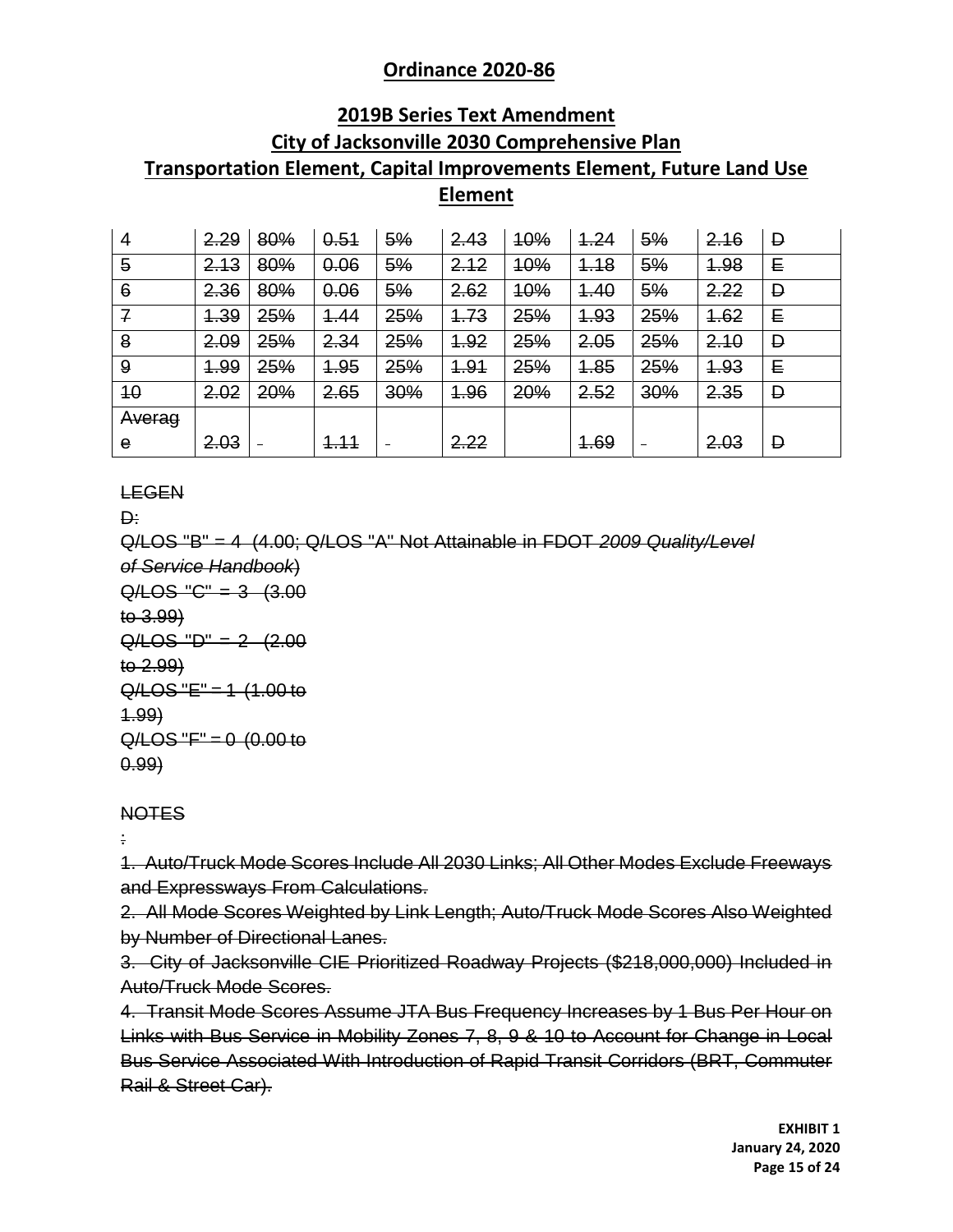## **2019B Series Text Amendment City of Jacksonville 2030 Comprehensive Plan Transportation Element, Capital Improvements Element, Future Land Use Element**

The City shall implement a Mobility System, as described in the objectives and policies that follow. The Mobility System projects help mitigate the effects of increased demand due to growth, with Quality/Level of Service (Q/LOS) improving in the "Build" scenario (Mobility System projects included) relative to the "No Build" scenario (Mobility System projects not included). The volume-to-capacity (V/C) analysis, in conjunction with each update of the Mobility System, shall verify that the mobility fee expenditures and projects do not create excess capacity and improve conditions beyond what is necessary to mitigate the effects of growth.

**\* \* \***

**Objective 1.6**

**The City's process for assessing, receiving and applying a landowner's mobility fee for a proposed development shall be governed by the following policies:**

### **Policy 1.6.1**

Upon adoption of the Mobility Plan implementing ordinance, the The City shall cease transportation concurrency and use a quantitative formula for purposes of assessing a landowner's or developer's mobility fee for transportation impacts generated from by a proposed development, where the landowner's or developer's mobility fee shall equal: (A) the cost per vehicle miles traveled per Mobility Zone  $\{A\}$ ; multiplied by (B) the average vehicle miles traveled per Development Area  $(B)$ ; and then multiplied by the quantity (C) the development daily vehicle trips  $(G)$ ; subtracted by minus any trip reductions adjustments assessed to the development. Mobility fee credits shall be calculated as set forth in the Ordinance Code and will be applied to a landowner or developer's mobility fee as a reduction.

Landowner's or Developer's Mobility Fee =  $(A \times B \times (C - T)^{T}$  Reduction Adjustments)) – Mobility Fee Credits

**\* \* \***

### **Policy 1.6.3**

Mobility fee dollars shall be applied to established funding accounts for each applicable Mobility Zone and dedicated to the transportation improvements listed within the Mobility Plan Mobility System Projects as shown in the Schedule of Projects within this Element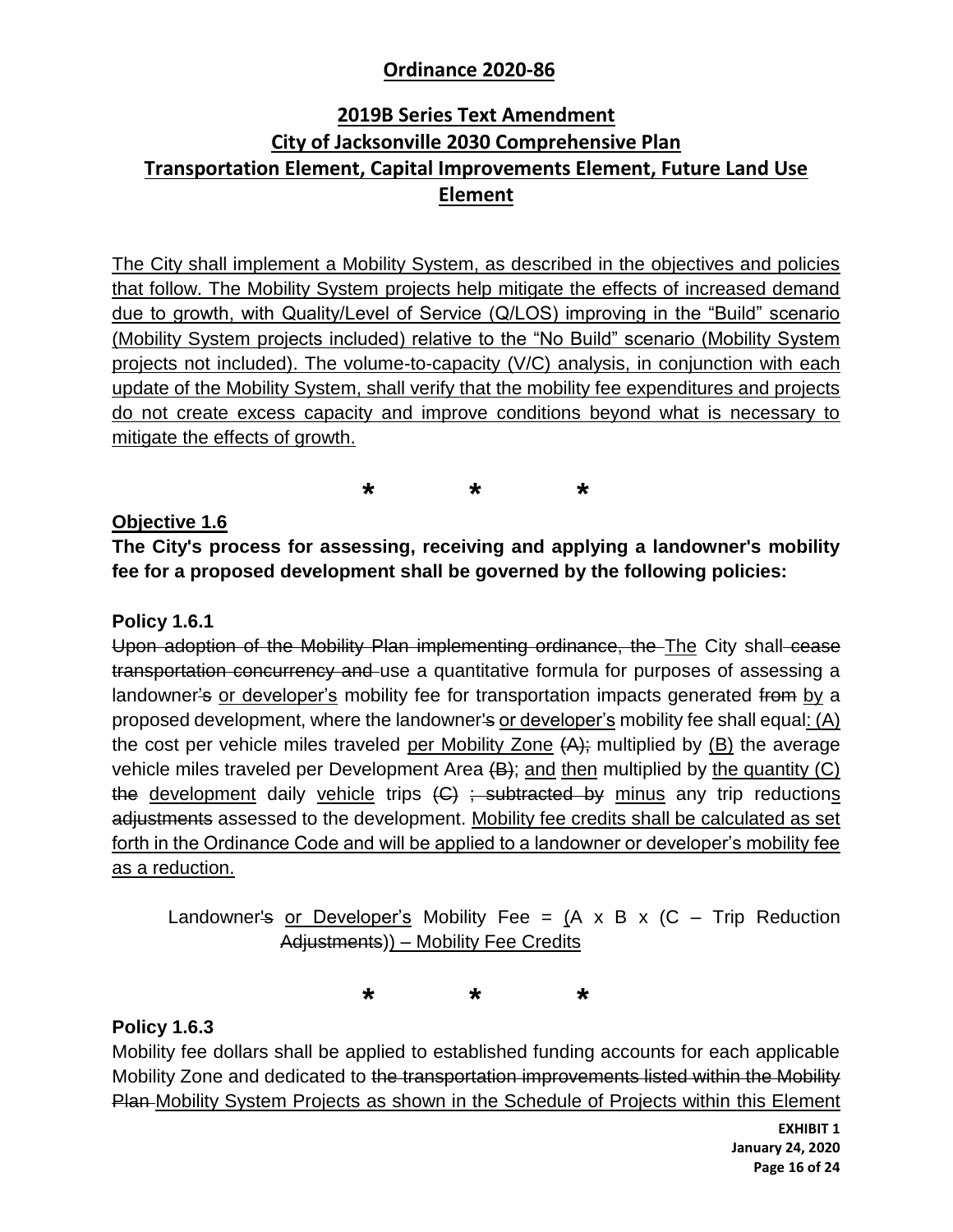## **2019B Series Text Amendment City of Jacksonville 2030 Comprehensive Plan Transportation Element, Capital Improvements Element, Future Land Use Element**

or consistent with Transportation Element Policy 1.4.12.

### **Policy 1.6.4**

Mobility fee dollars shall have a reasonable relationship to the transportation impacts generated by a landowner's or developer's proposed development. Mobility fee dollars shall be applied to the selected transportation improvement project when funds collected are available to the investment necessary to begin the project and the project is located within the respective Mobility Zone and maintains or improves the adopted city-wide and Mobility Zone minimum mobility score.

### **Policy 1.6.5**

Developments which have already been approved via a fair share agreement for concurrency can move forward under the conditions of such agreements; however these agreements shall not be extended by the City Council. Concurrency approvals for Conditional Capacity Availability Statements (CCAS), Concurrency Reservation Certificates (CRCs), Vested Property Affirmation Certificates (VPACs), Development Agreements, Redevelopment Agreements, and Fair Share Agreements that have not expired shall be recognized and accepted until expiration, unless the applicant chooses to pursue the mobility fee system Mobility System.

**\* \* \***

### **Policy 1.6.7**

As set forth in the Ordinance Code, a A landowner or developer may construct, or cause to be constructed, or provide the real property needed for a transportation improvement project and receive credit for such that project. Any improvement or land associated with an improvement that is required for a development's minimum transportation and traffic operation or circulation, including for bicycle and pedestrian movement, applicable to a development order, pursuant to federal, state or local laws or regulations, including but not limited to the Land Development Procedures Manual, shall not be considered as eligible or qualified for credit pursuant to Section 655 of the Ordinance Code. based on its mode type(s) if it meets either (a) or (b) below:

 (a). A transportation improvement project from the approved Mobility Plan including from the Prioritized Project List, Project Evaluation and Prioritization List, Committed Project List, Bicycle Mode Project Summary List, or the Pedestrian Mode Project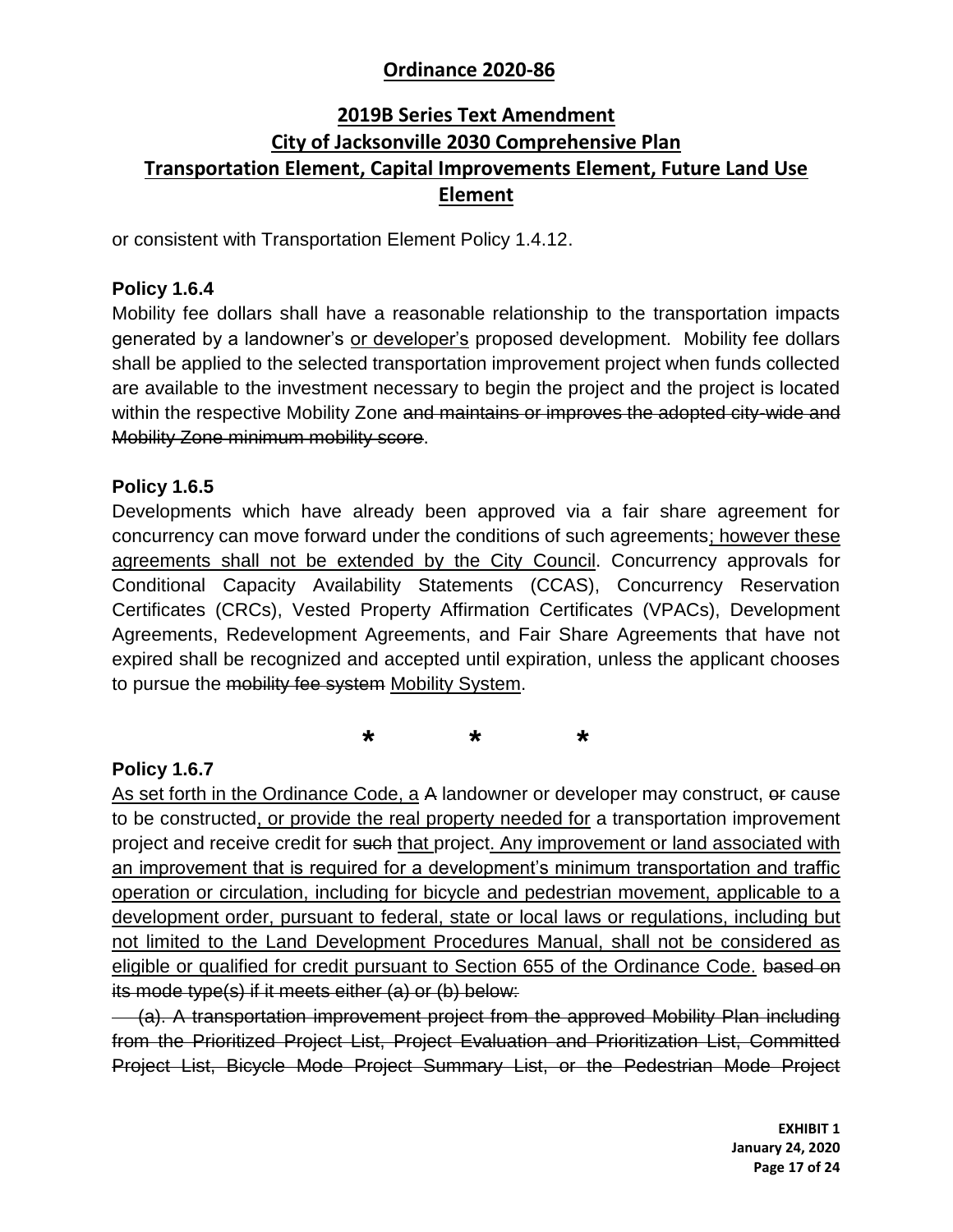## **2019B Series Text Amendment City of Jacksonville 2030 Comprehensive Plan Transportation Element, Capital Improvements Element, Future Land Use Element**

Summary List may be chosen by the applicant to be constructed or funded in lieu of or as credit to the assessed mobility fee subject to the following requirements:

- 1. The project must be within the applicable Mobility Zone;
- 2. The project must maintain or improve the adopted City-wide and Mobility Zone minimum mobility score;
- 3. The project must be adopted into the next cycle of the 5-year Capital Improvements Element schedule; and
- 4. The cost of improvements for the chosen project, as determined by information provided from the FDOT Office of Policy Planning regarding generic cost per mile models, may be greater than, equal to or less than the applicant's assessed mobility fee. If the cost of the improvement project is less than the applicant's assessed mobility fee, the applicant shall be required to pay the difference between the assessed mobility fee and the cost of the improvement project.

(b). A transportation improvement project that is not identified in the Mobility Plan may be chosen to offset a calculated mobility fee if the transportation improvement project meets the following requirements:

- 1. Is located within the applicable Mobility Zone(s);
- 2. Improves the mobility within the applicable Mobility Zone(s) for the applicable mode, as evidenced by a professional traffic study provided by the landowner or developer which utilizes and employs professionally accepted standards and criteria, subject to the review and approval of the Planning and Development Department, or, such project maintains or improves the adopted City-wide and Mobility Zone minimum mobility score for the applicable mode when such project is substituted in lieu of a Prioritized Project List project for purposes of calculating the minimum mobility score;
- 3. Meets the requirements of the Mobility Plan;
- 4. Meets applicable criteria as established by City Council as set forth in the Ordinance Code;
- 5. The cost of improvements for the chosen project, as determined by information provided from the FDOT Office of Policy Planning regarding generic cost per mile models, may be greater than, equal to or less than the applicant's assessed mobility fee. If the cost of the improvement project is less than the applicant's assessed mobility fee, the applicant shall be required to pay the difference between the assessed mobility fee and the cost of the improvement project;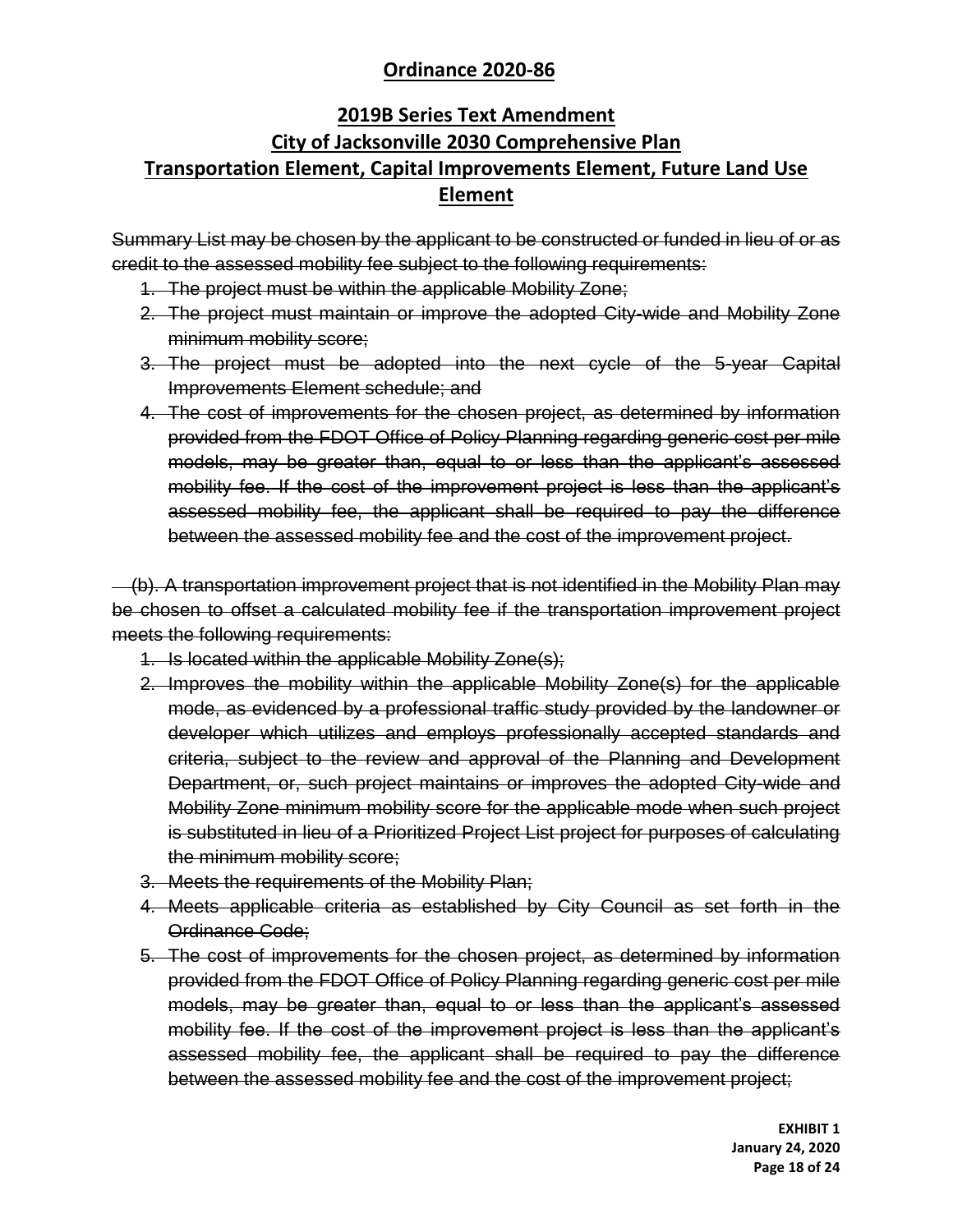## **2019B Series Text Amendment City of Jacksonville 2030 Comprehensive Plan Transportation Element, Capital Improvements Element, Future Land Use Element**

- 6. The project must be adopted into the next cycle of the 5-year Capital Improvements Element schedule; and
- 7. Is approved by City Council

#### **1.6.8**

The City shall adopt a mobility fee system, as provided in Chapter 2009-96, Laws of Florida, by July 8, 2011, and shall implement the mobility fee system as soon after adoption as practicable. Notwithstanding the provisions in Policies 1.6.1 through 1.6.7 above, until the City's adoption and implementation (effective date) of a mobility fee system, a fair share contribution for a proposed development which meets the following criteria may be calculated by an alternative formula, which is intended to provide incentives for economic development, to be established in the City's land development regulations, which may take into consideration factors such as the timing and amount of the economic impact of proposed development. To be eligible for the calculation of a fair share contribution by such an alternative formula, the proposed development shall not impact roadway improvements to which fair share contributions are to be applied pursuant to existing contracts or agreements and the applicant must agree (1) that its proposed development shall be authorized by a final development order which is issued on or before the earlier of (a) the adoption and implementation (effective date) of a mobility fee system or (b) July 8, 2011, and (2) that construction shall be completed and final plat(s) or certificates of occupancy or use, whichever is applicable, be issued within 18 months after the issuance of the final development order or be subject to a mobility fee, as it shall be adopted and implemented. Additionally, the applicant shall demonstrate that the proposed development will generate at least three (3) construction jobs within such 18 month period and, for non-residential development, at least five (5) permanent jobs thereafter. The alternative formula may be applied by the City Council in its legislative review of a fair share contract. The alternative formula will permit the reduction of a fair share contribution, as otherwise calculated by the standard formula, upon demonstration of economic impact. The reduction shall be determined by the City Council, in its legislative discretion, taking into consideration the demonstrated economic impact of the proposed development, including temporary and permanent jobs generated thereby. For the purpose of this policy, the term "final development order" shall include approval of final construction plans for required improvements under Chapter 654, Ordinance Code, and building permits. This policy does not affect fair share contracts entered into prior to this policy's adoption or final development orders issued pursuant such fair share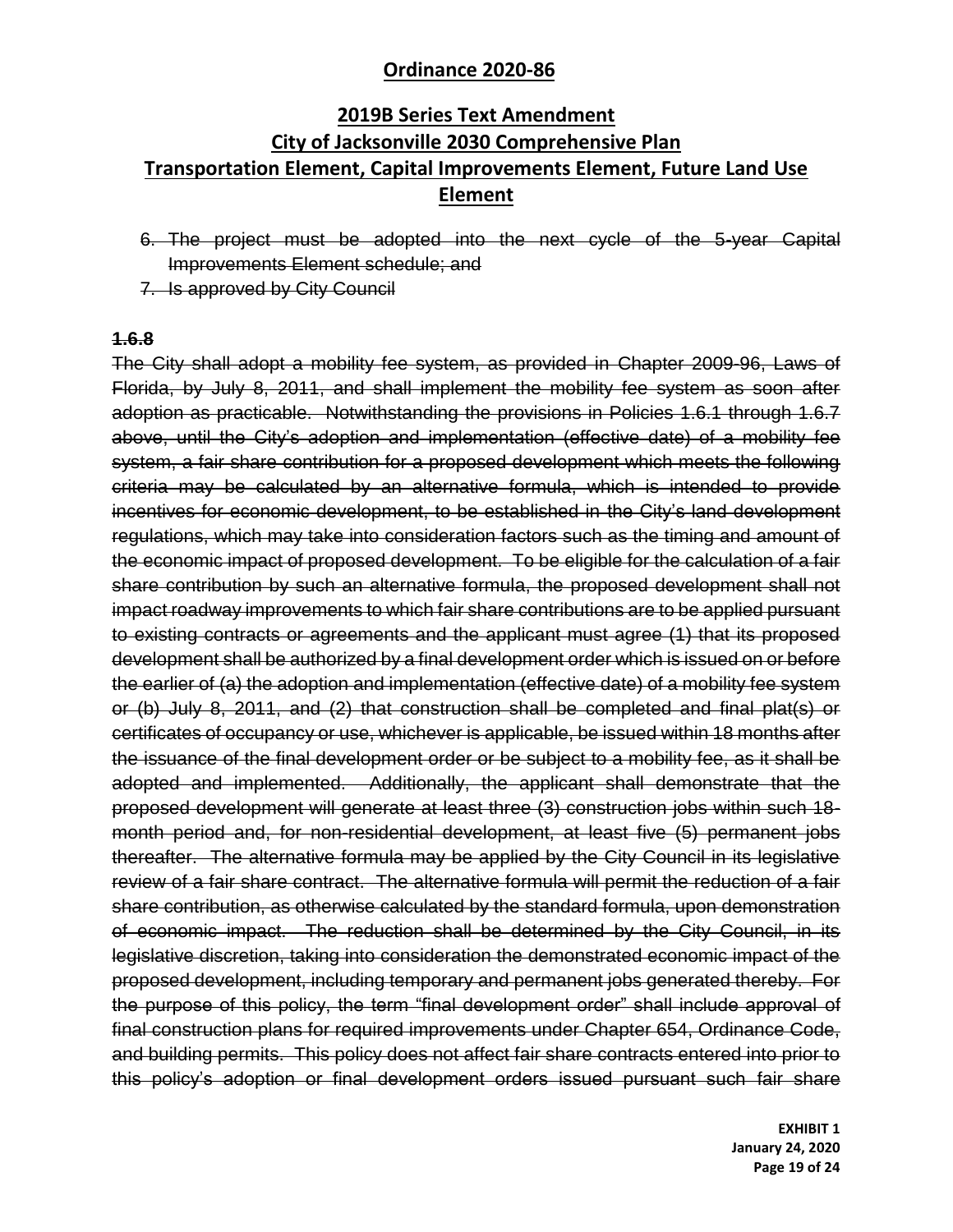## **2019B Series Text Amendment City of Jacksonville 2030 Comprehensive Plan Transportation Element, Capital Improvements Element, Future Land Use Element**

contracts. This policy also does not affect the ability of parties to a fair share contract to amend or terminate a fair share contract.

### **Policy 1.6.98**

Notwithstanding the provisions set forth in Policies 1.6.1 through 1.6.87, the City, through the enactment of an ordinance, may establish finite periods of time in which the payment of the mobility fee will be waived for all development within the City in order to encourage economic growth.

### **Policy 1.6.109**

In the event of adoption of an ordinance establishing a temporary waiver as provided in Policy 1.6.98, any transportation improvement project which meets the following criteria shall be deemed to be the prioritized project in the 5-year CIE schedule to be funded under the Mobility Plan by mobility fee dollars collected within the respective Mobility Zone after the expiration of the waiver: (1) the project is required to be constructed by a party to a fair share contract in effect as of the adoption of the waiver ordinance; (2) the project is to be funded by fair share assessments paid by development located within the Mobility Zone; (3) construction of the project has commenced prior to the adoption of the waiver ordinance; and, (4) fair share assessments have been received by the City and applied to the project prior to the adoption of the waiver ordinance. Mobility fee dollars shall be applied to any such transportation improvement project through the Fair Share Specific Projects Special Revenue Fund established by the City for the project until the project is fully funded in accordance with funding and cost calculation methodologies in the applicable fair share contract.

**\* \* \***

## **DEFINITIONS**

*Mobility Plan -* Refers to the 2030 Mobility Plan, adopted by reference.

*Mobility Score* – A measurement to determine the average quality of service of the Mobility Plan within each Mobility Zone. The Q/LOS value for each mode of transportation will be weighted based on location and need of each Mobility Zone so as to arrive at a Mobility Score for each Mobility Zone. A city-wide Mobility Score will also be determined from the average scores of all Mobility Zones.

> **EXHIBIT 1 January 24, 2020 Page 20 of 24**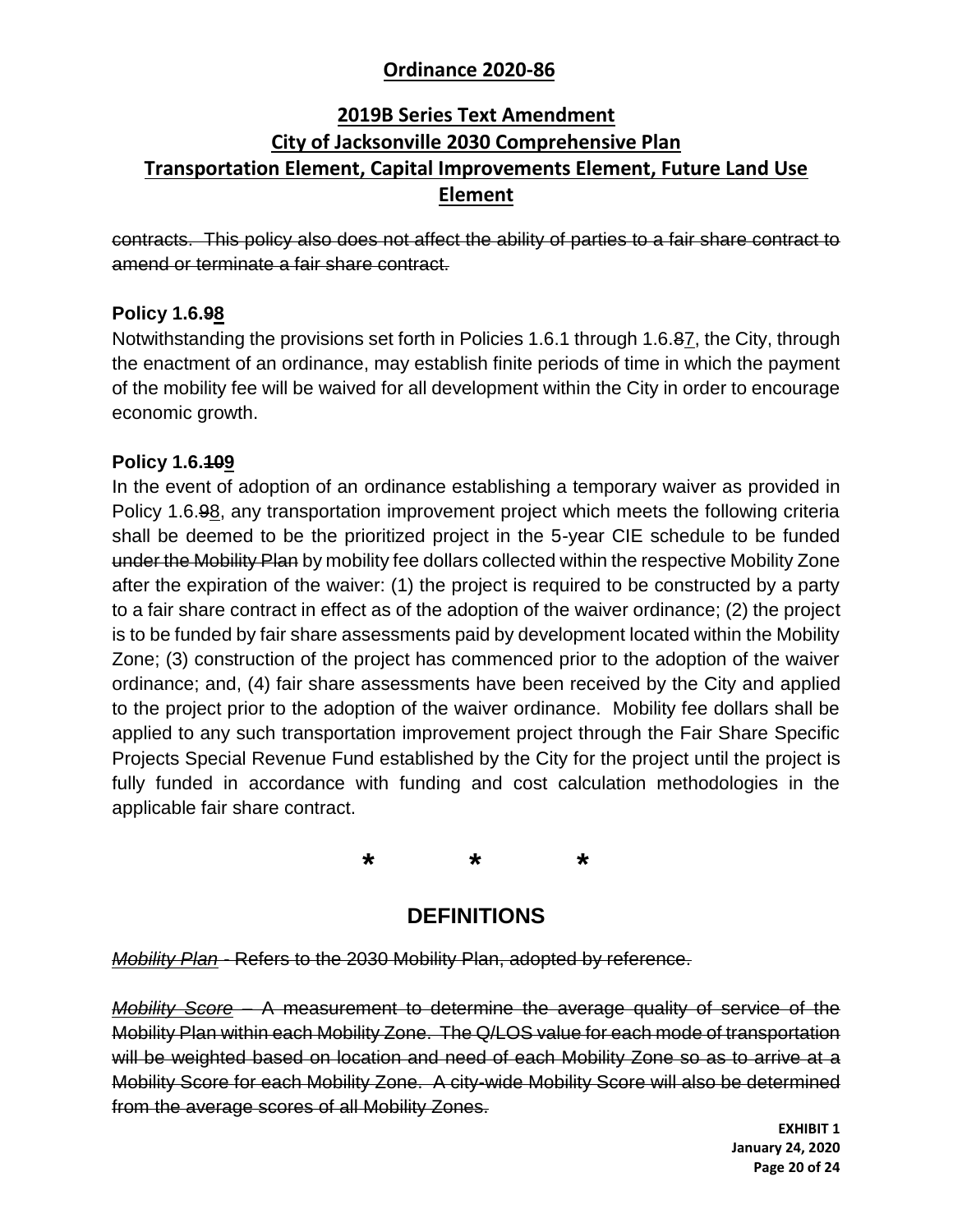## **2019B Series Text Amendment City of Jacksonville 2030 Comprehensive Plan Transportation Element, Capital Improvements Element, Future Land Use Element**

*Mobility Strategy Plan* – Refers to the document, which describes the background and land use and transportation strategies of, and rationale behind, the City's Mobility System. The document is adopted by reference.

*Mobility System* – A process for calculating and collecting a fee from landowner's or developer's for a specified development; and for applying this fee to motorized and nonmotorized transportation projects in order to mitigate the effects of increased demand due to growth.

*Motorized Mode* – Includes roadway/corridor, transit, and Downtown Investment Authority (DIA) transportation improvement projects.

*Non-motorized Mode* – (also known as Active Transportation or Human Powered Transportation) Includes walking, bicycling, skating, skateboarding, and wheelchair travel. These modes provide both recreation and transportation (access to goods and activities).

**\* \* \***

## **FUTURE LAND USE ELEMENT**

### **Policy 1.2.4**

Through implementation of a Concurrency Management System that addresses schools, potable water, sanitary sewer, solid waste, drainage, and parks and recreation, and the Mobility Plan System which addresses roadways multimodal transportation infrastructure, limit urban scale development to the Central Business District, Urban Priority Area, Urban Area, and Suburban Area as identified in the 2030 Comprehensive Plan, in order to minimize the cost of public facilities and service delivery, and to conserve open space.

**\* \* \***

#### **Policy 2.3.10**

The Downtown DRI shall maintain adopted Levels of Service in the 2030 Comprehensive Plan for all public facilities (drainage, sanitary sewer, solid waste, potable water, recreation, and when applicable, schools) reviewed under concurrency, except for transportation facilities, which shall be governed by the Consolidated Downtown DRI

> **EXHIBIT 1 January 24, 2020 Page 21 of 24**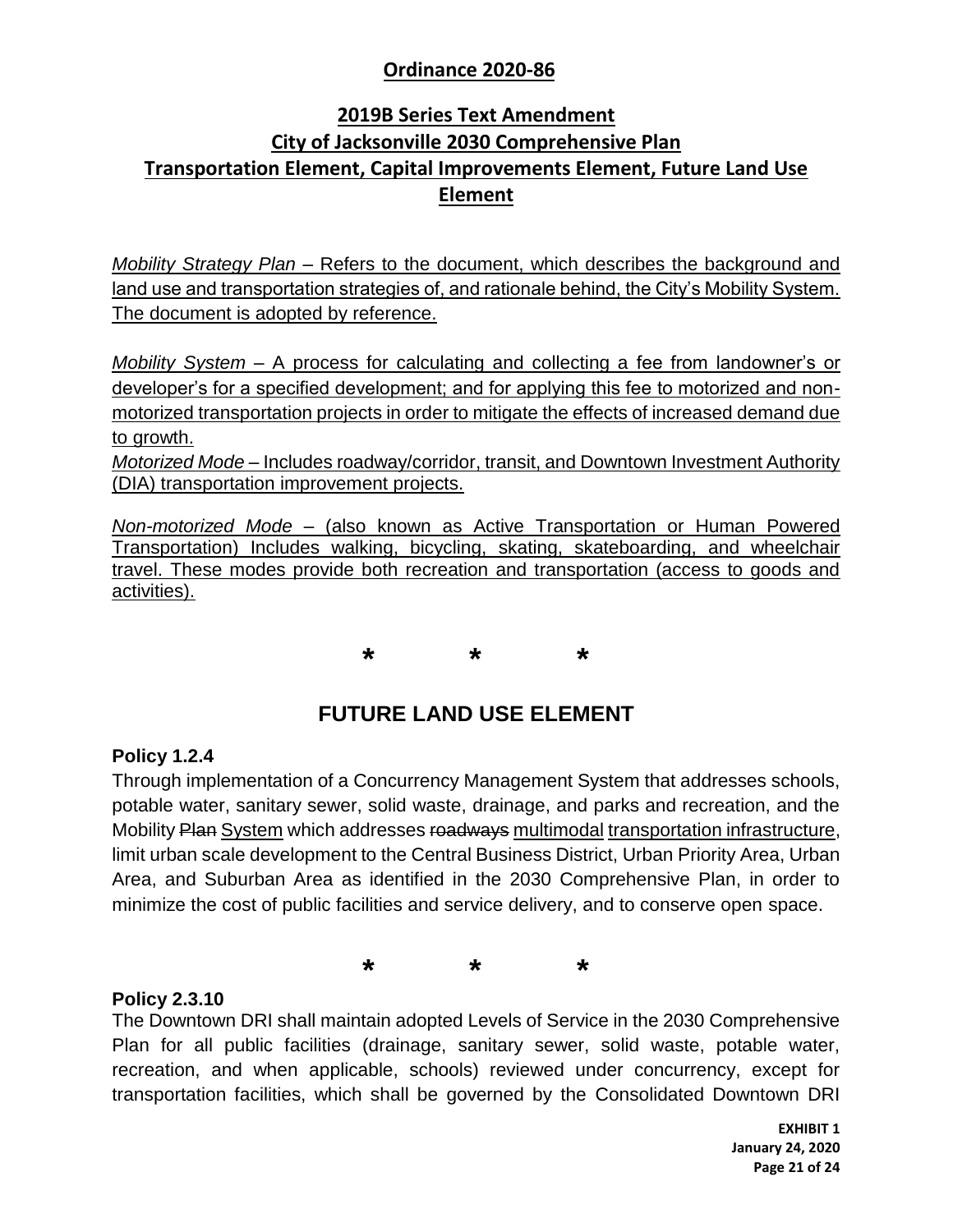## **2019B Series Text Amendment City of Jacksonville 2030 Comprehensive Plan Transportation Element, Capital Improvements Element, Future Land Use Element**

Development Order through Phase I, and the Mobility Plan System for development authorized for Phases II and III of the DRI.

**\* \* \***

### **Policy 2.3.16**

The City and DIA shall continue encouraging development and redevelopment within the CBD. Growth within the CBD will be exempt from the Mobility Plan System requirements and governed by the Consolidated Downtown DRI Development Order through Phase I. Previously approved transportation improvements in Phase II and Phase III will be replaced by the improvements Mobility System Projects included in the Mobility Plan System for Mobility Zone 10. Prior to proceeding with development rights authorized in Phases II or III of the Downtown DRI, the City shall either rescind or abandon the DRI pursuant to Section 380.06, F.S., or adopt a project specific Notice of Proposed Change ("NOPC") acknowledging the authorized Phase II and Phase III development rights will be governed by the City's Mobility Fee System.

**\* \* \***

#### **Policy 4.1.13**

Within one year after adoption of any update to the Mobility Plan System, the Land Development Regulations shall be revised to reflect the resulting Comprehensive Plan changes.

**\* \* \***

#### **Objective 6.2**

The land use and transportation strategies that support and fund mobility the Mobility System are contained in the Mobility Strategy Plan (Jacksonville Planning and Development Department, May 2011 October 2018), adopted by reference, and on file with the Planning and Development Department, and provided on the Department's website.

#### **Policy 6.2.1**

Within five (5) years of the effective date of the Mobility Plan, the The Planning and Development Department in cooperation with the Department of Public Works shall propose guidelines for context sensitive streets. The scope of which shall support the intent of context sensitive streets, as defined in this element, and shall include design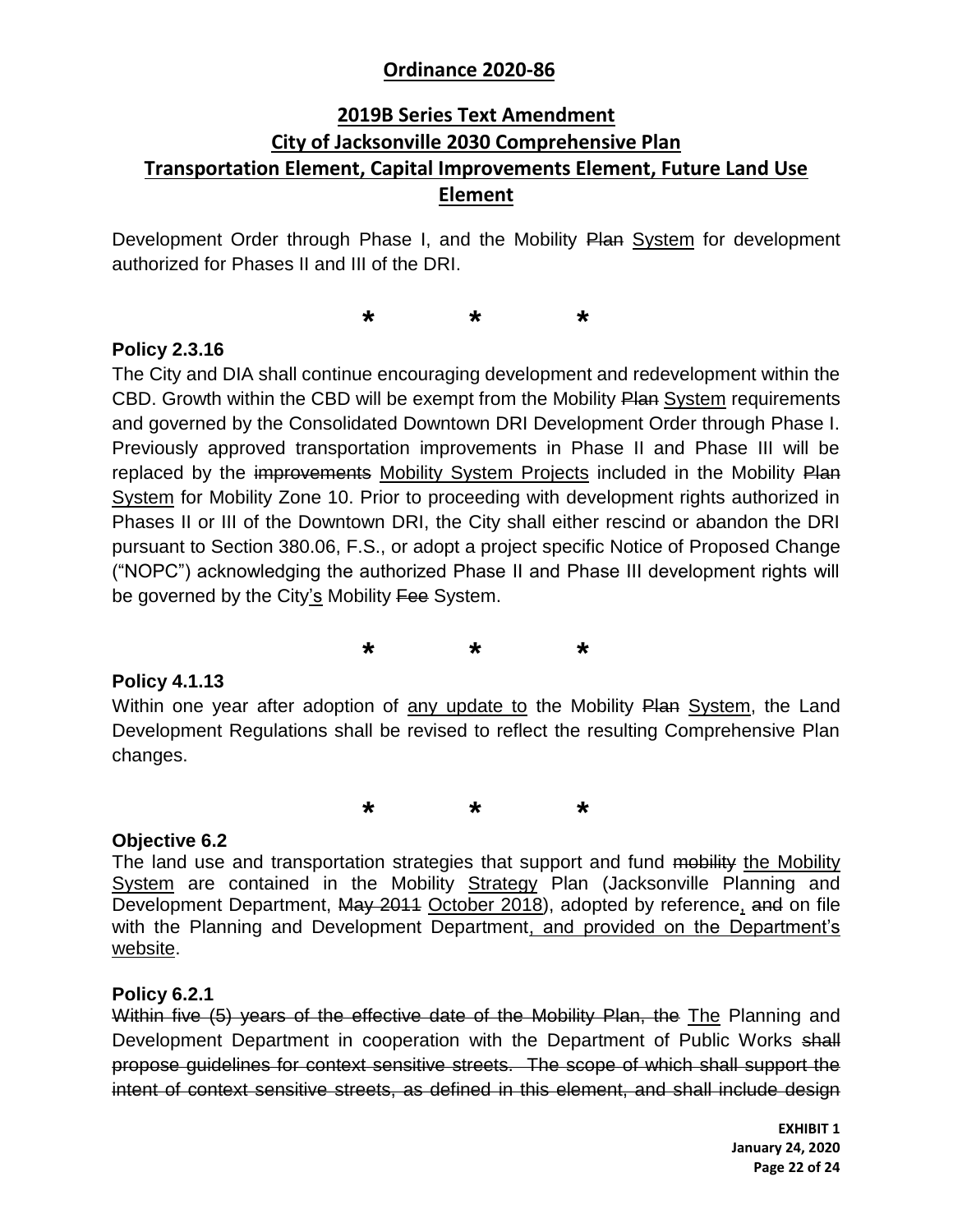## **2019B Series Text Amendment City of Jacksonville 2030 Comprehensive Plan Transportation Element, Capital Improvements Element, Future Land Use Element**

considerations for multi-use paths, also defined in this element, and urban sidewalks, among other guidelines for pedestrian facilities. Upon completion of context sensitive streets guidelines, the City's Land Development Procedures Manual and relevant Comprehensive Plan policies may be revised as necessary to incorporate these guidelines. shall implement context sensitive street standards in public and private development as well as all roadway projects as detailed in the Land Development Regulations, within one year of adoption of the context sensitive street standards.

#### **Policy 6.2.2**

At the time of the first evaluation of the Multi-modal Transportation Study (appendix to the Mobility Plan), areas will be identified in which the greatest reduction in average VMT has occurred. The land use pattern of these areas shall be studied so as to determine the effectiveness and feasibility of duplicating the land use pattern in other appropriate areas of the City.

### **Policy 6.2.3**

Within one year after adopting the Mobility Plan, the City shall evaluate the Future Land Use Map series (FLUMs) for changes needed to implement the six planning district vision plans and to further the intent of the Mobility Plan.

### **VESTED DEVELOPMENT RIGHTS**

In those instances where the 2030 Comprehensive Plan effects any change in the density or intensity of land use, or any other change in the use or regulation of land development, certain property owners are vested from such provisions, provided that one of the following is shown by substantial competent evidence:

- (1) That the development was authorized as a development of regional impact, pursuant to Chapter 380, Florida Statutes, prior to the adoption of the 2030 Comprehensive Plan, and the development of regional impact continues to be effective;
- (2) That a final local development order was issued for the development and development has commenced and is continuing in good faith prior to the adoption of the 2030 Comprehensive Plan;